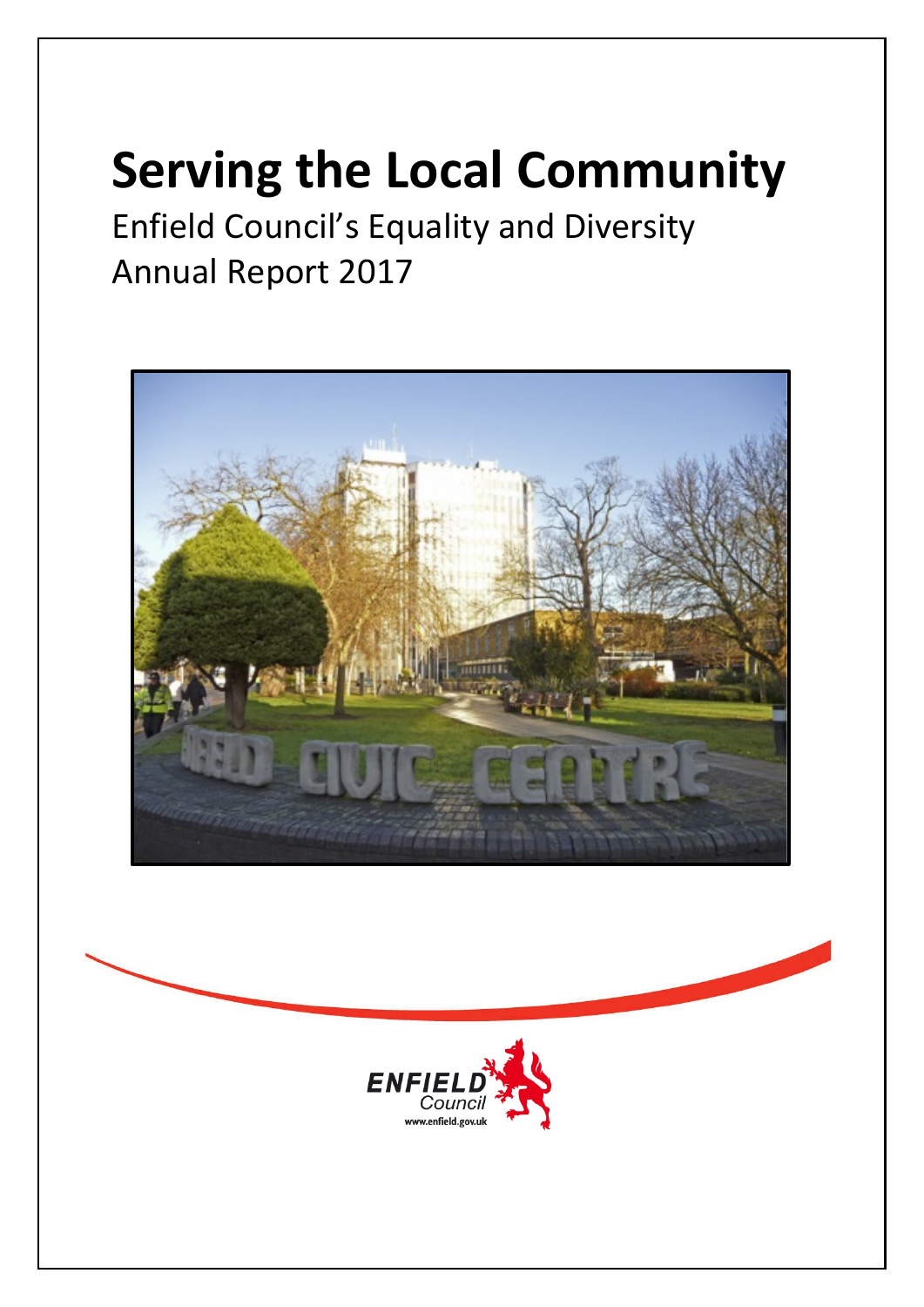## **Introduction**

|                                                                     | Page/s    |
|---------------------------------------------------------------------|-----------|
|                                                                     |           |
| <b>Introduction</b>                                                 | 3         |
|                                                                     |           |
| <b>The Council's Vision</b>                                         | 4         |
|                                                                     |           |
| Delivering on Equality: The Equality Act 2010                       | $5-6$     |
|                                                                     |           |
| <b>Equality and Diversity Monitoring:</b>                           |           |
| <b>Equality Impact Assessments (EqIAs)</b>                          | $6 - 7$   |
|                                                                     |           |
| <b>Monitoring Council Services</b>                                  | 7         |
|                                                                     |           |
| <b>Enfield Council Workforce</b>                                    | $7-9$     |
|                                                                     |           |
| <b>Who Lives in Enfield</b>                                         | $9 - 10$  |
|                                                                     |           |
| <b>Equalities Data Outcome</b>                                      | 11        |
|                                                                     |           |
| <b>Retrospective Equality Analysis</b>                              | $12 - 13$ |
|                                                                     |           |
| <b>Key Achievements</b>                                             | 14-19     |
|                                                                     |           |
| <b>Community Cohesion Events</b>                                    | $20 - 23$ |
|                                                                     |           |
| Future Challenges - creating a lifetime of opportunities in Enfield | 24        |
|                                                                     |           |
| <b>Previous Equality and Diversity Annual Reports</b>               | 25        |
|                                                                     |           |
| <b>Further Information</b>                                          | 25        |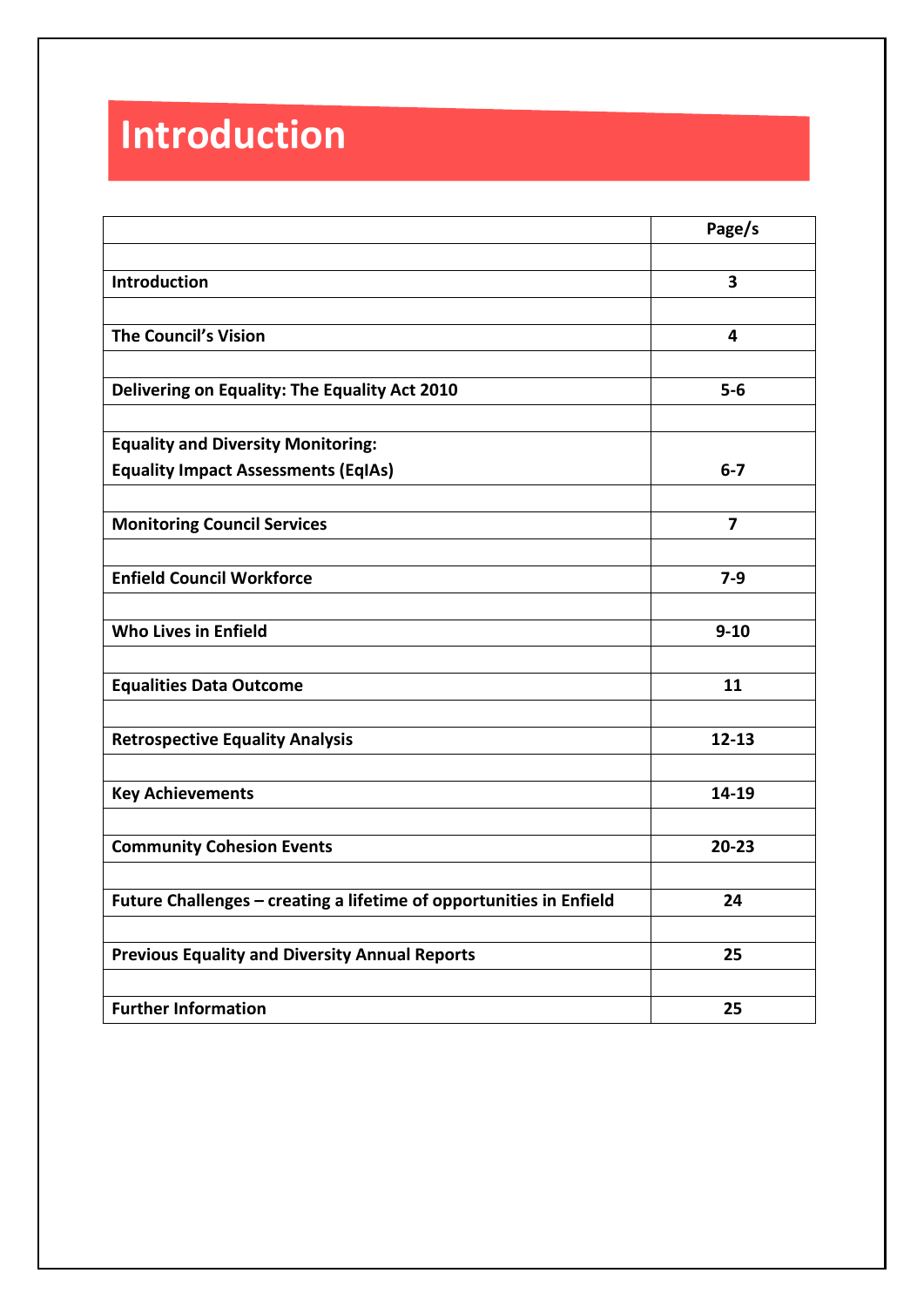## **Introduction**

We are pleased to present Enfield Council's 2017 Equality and Diversity Annual Report, which details our achievements over the year. Successes have been recognised by our local community.

Throughout the Report for 2017, we also identify the key challenges facing Enfield over the coming period and commit to working with our partners for the benefit of all residents and stakeholders. Enfield Council is committed to equality and diversity; these commitments are included in the Report and embedded in the services we provide to local people. These form the basis for supporting the diverse population of the Borough in the future.

The future continues to present challenging times for Local Authorities when central government funding for councils continues to be restrained. There have been some major changes to the way we work with our communities but Enfield Council remains committed to delivering its strategic aims; *'Fairness for All, Growth and Sustainability and Strong Communities'*. We believe our local communities remain resilient, are ready for growth, open to change and able to rise to future challenges.

In partnership with our communities we continue to deliver targeted services to residents who face challenging circumstances as a result of their age, disability, gender reassignment, marriage and civil partnership, pregnancy and maternity, race, religion and belief, sex and sexual orientation; the nine protected characteristics which underpin the national and local Equality and Diversity agenda. We continue to achieve equality in all we do and in the services we provide to local people.

Enfield has an impressive track record of providing support for historic, national and international events, which we recognise with community focussed events, often remembering the outstanding efforts others have made to allow us to live in such a diverse Borough, in peace and with mutual respect. Enfield is home to many communities including those from elsewhere in the Commonwealth and beyond. There are descendants of people who fought and died in two World Wars and other conflicts around the World. It is therefore important that we build community cohesion by remembering these efforts. Enfield is also home to newer communities arriving from the European Union and our support for those communities to settle successfully is equally important.

Our future plans for Enfield centre on regenerating key areas of our Borough, and managing the Council's finances so that there continues to be a solid foundation for the Council's work, ensuring clear access for all our customers throughout the Borough and ensuring we play our key role with partners to enable Enfield's communities to thrive and prosper.

As a Council, we want to ensure that everyone who lives, works, studies, visits or does business in Enfield can grasp every opportunity, and does not suffer any form of discrimination, disadvantage or inequality.



**Councillor Yasemin Brett James Rolfe**



**Cabinet Lead Member for Equality Executive Director of Finance, Resources and Customer Services, Senior Management Lead Officer for Equality**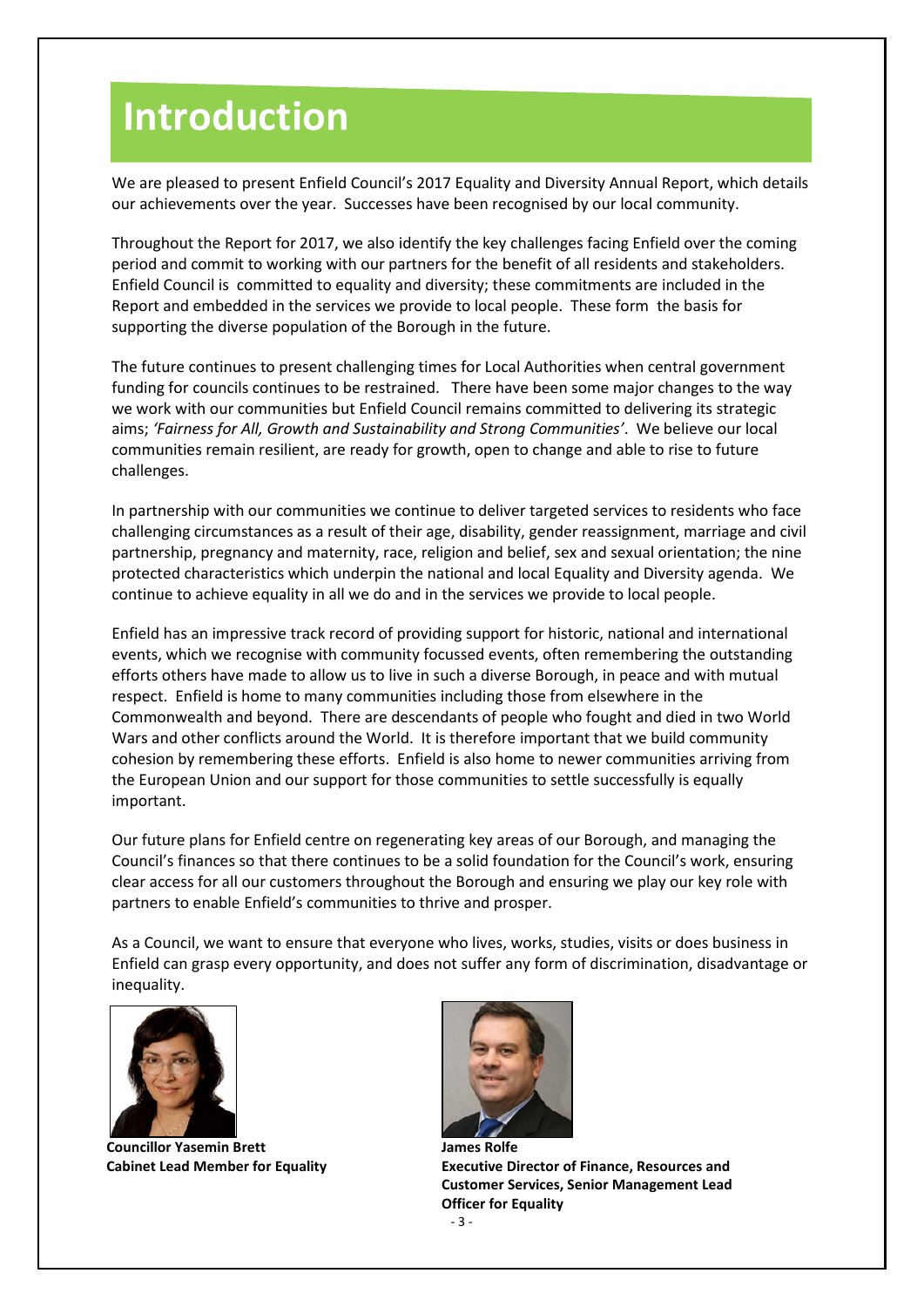## **The Council's Vision**

Enfield's strategic vision is to make the Borough a better place to live and work, delivering fairness for all, growth and sustainability, and strong communities. The vision is supported by the aims and priorities which commit Enfield to the continued improvement in the quality of life for all residents in the Borough.

#### **Aims and Priorities**

#### **1. FAIRNESS FOR ALL**

Fairness for all means meeting the needs of all residents in the Borough, protecting vulnerable residents and providing fair and equal access to services and opportunities. Tackling the inequality in the Borough is at the heart of what we want to achieve for Enfield.

#### **Priorities**

Serve the whole Borough fairly and tackle inequality; Provide high quality, affordable and accessible services for all; Enable young people to achieve their potential.

#### **2. GROWTH AND SUSTAINABILITY**

Like many areas of the country, Enfield has significant pockets pf deprivation, which we want to tackle effectively.. Unemployment remains high in parts, and many of the problems already present within the Borough have been exacerbated. Demonstrating that Enfield is open for business will ensure that the Borough has a strong and sustainable platform to promote growth, sustainability and equity.

#### **Priorities**

A clean, green and sustainable environment; Bring growth, jobs and opportunity to the Borough.

#### **3. STRONG COMMUNITIES**

Continuing to maintain a strong, cohesive and resilient community is vital as Enfield continues to grow and change as a Borough. We want Enfield to be a place where people feel proud to live, where people from all different backgrounds are welcomed and supported, where vulnerable people are protected, and where people take responsibility for their own lives and their communities.

#### **Priorities**

Encourage active citizenship; Listen to the needs of local people and be open and accountable; Provide strong leadership to champion the needs of Enfield; Work in partnership with others to ensure Enfield is a safe and healthy place to live.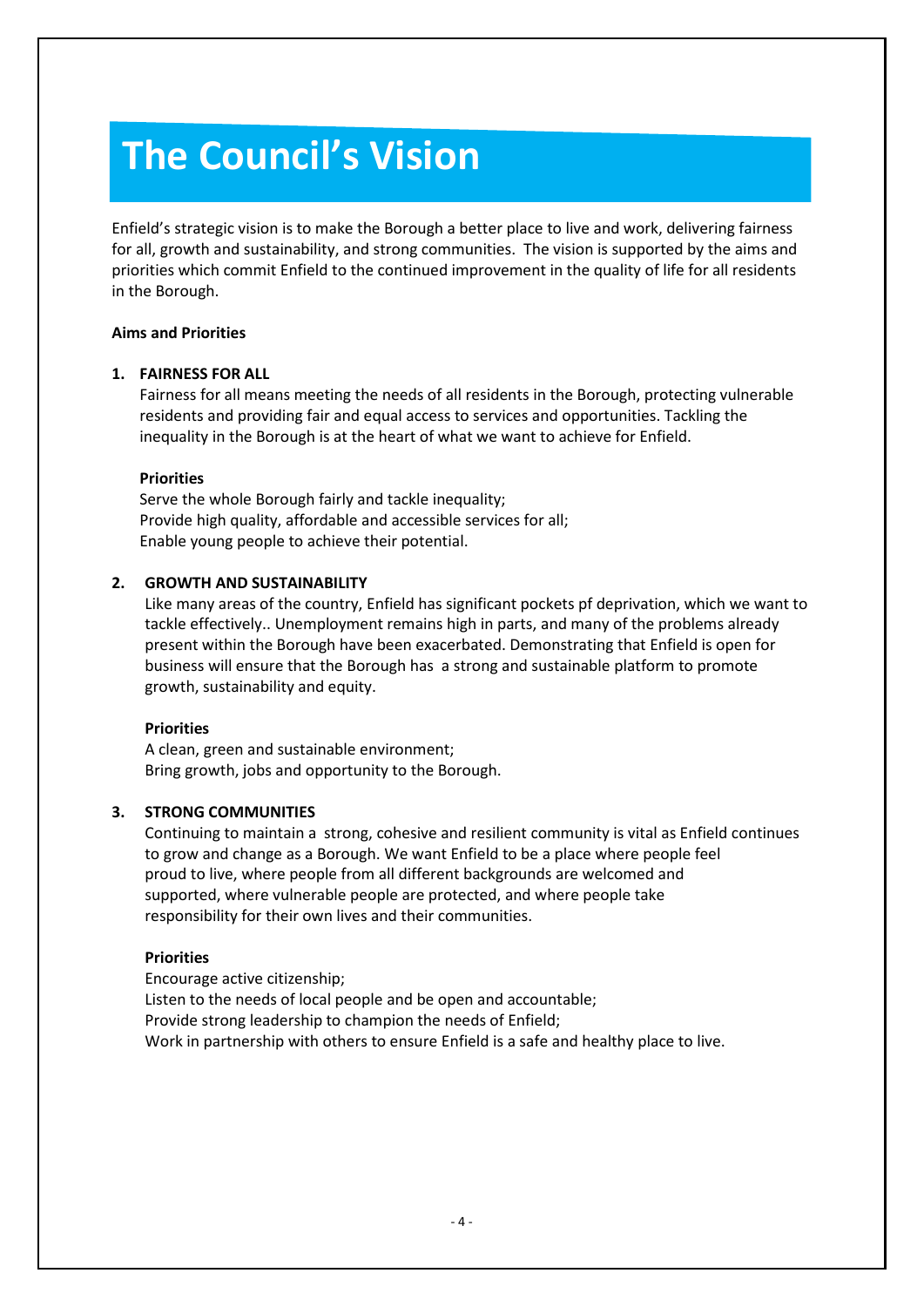## **Delivering on Equality**

The Equality Act 2010 identifies nine protected characteristics, which aim to protect people from discrimination. These protected characteristics are:

- 1. age;
- 2. disability;
- 3. gender;
- 4. gender reassignment;
- 5. pregnancy and maternity;
- 6. race;
- 7. sexual orientation;
- 8. religion or belief; and
- 9. marriage and civil partnership.

The Public Sector Equality Duty (PSED) within the Act requires public bodies, such as the Council to consider, and have due regard to, the needs of diverse groups when designing, evaluating and delivering services in order to:

- eliminate discrimination;
- advance equality of opportunity and access; and
- foster good relations between different groups in the community.

The specific duties under the Act also require councils to publish specific and measurable equality objectives. Overarching Equality and diversity objectives are an integral to our Enfield Council Business Plan and support the Council's overall vision which is to make the Borough of Enfield a better place to live and work, delivering fairness for all, growth and sustainability and strong communities.

The specific and measurable actions and outcomes which underpin these objectives are included in Enfield's scorecard of performance indicators which are monitored and reported quarterly to the Corporate Management Board and Cabinet to inform decision making and indicate where resources should be focused.

The following helps outline the specific duties that support the public sector Equality Duty in the Equality Act 2010.

#### **The Equalities Act 2010**

Local authorities have a responsibility to meet the Public Sector Duty of the Equality Act 2010. It ensures that public bodies consider the needs of all individuals in their day to day work in shaping policy, delivering services and in relation to employees. The Act gives people the right not to be treated less favourably because of any of the protected characteristics. Public bodies need to consider the needs of the diverse groups with protected characteristics when designing and delivering services so people can get fairer opportunities and equal access to services.

#### **The Duties required by Public Bodies**

- Publish information to show their compliance with the Equality Duty, at least annually (It does not require the production of a stand-alone annual equality report);
- Set and publish equality objectives, at least every four years.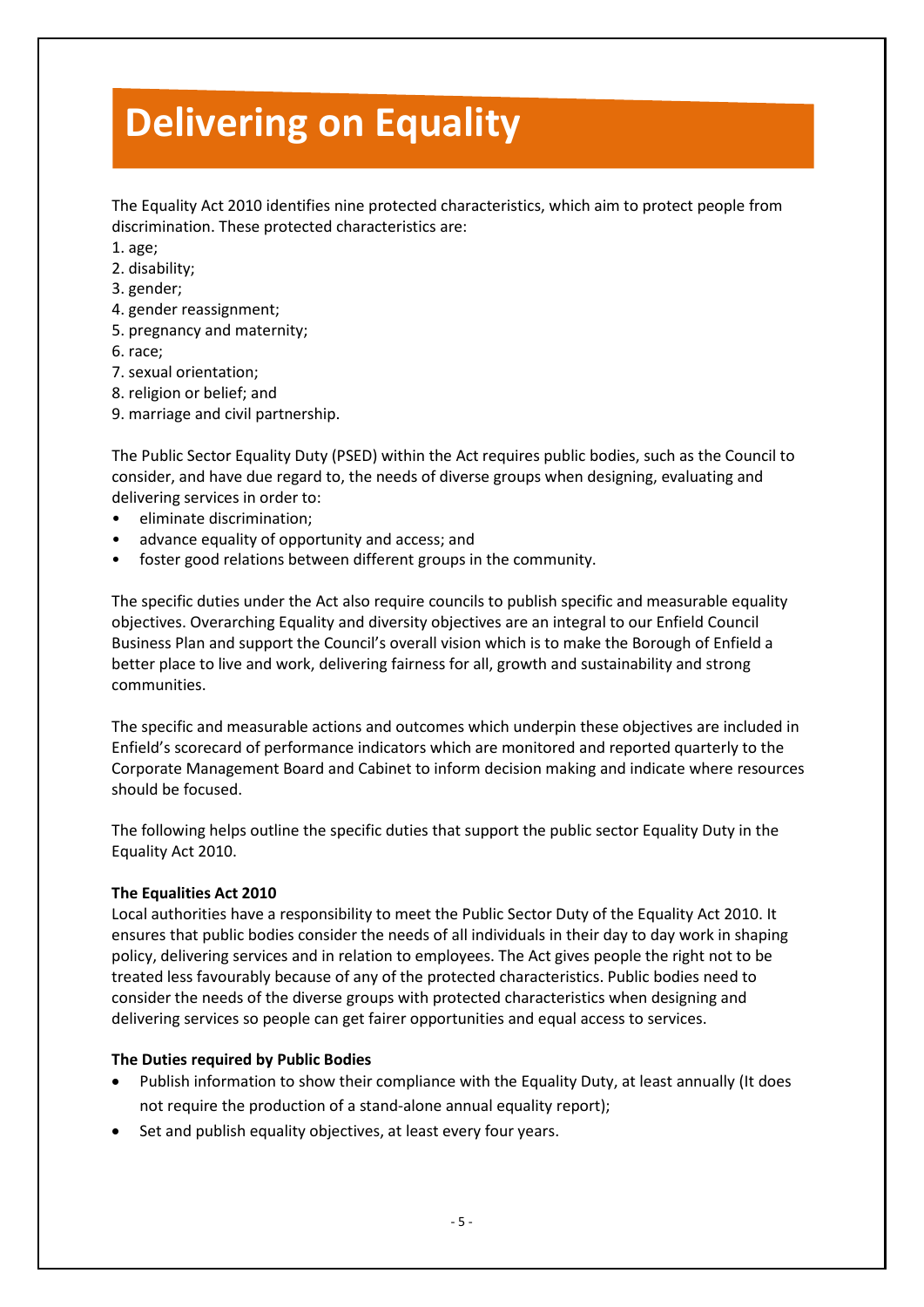#### **Aims of the Equalities Duty**

The information published should demonstrate that that 'due regard' has been paid to the '3 aims of the equalities Duty':

- **Eliminate unlawful discrimination**, harassment and victimisation and any other conduct prohibited by the Act;
- **Advance equality of opportunity** between people who share a protected characteristic and people who do not share it; and
- **Foster good relations** between people who share a protected characteristic and people who do not share it.

#### **Publish information to show their compliance with the Equality Duty, at least annually.**

It does not require the production of a stand-alone annual equality report. Equalities information and the objectives can be published as part of another document i.e. the Councils annual report or business plan. The information published must include:

- Information relating to **employees** who share protected characteristics
- **Customer satisfaction** levels and informal feedback from service users with different protected characteristics and results of consultations;
- **Complaints** about discrimination and complaints from people with different protected characteristics;
- **Service outcomes** for people with different protected characteristics.

#### **Set and publish equality objectives, at least every four years.**

It is for each public body to decide what equality objectives it should set and how many there should be. They should be relevant and proportionate to the size of the organisation and the extent to which its functions affect equality; there should be evidence that such objectives are needed. Objectives which are stretching, and focus on the biggest equality challenges facing the public body, will have the greatest impact in furthering the aims of the Equality Duty.

## **Equality and Diversity Monitoring**

Equalities Impact Assessments (EqIAs) are a type of risk assessment which focuses on fairness, access and inclusion. They are used to help us assess the impact of new and existing services, policies or practices in relation to their consequences on particular communities within Enfield. The EQIA process supports decision making by helping us to ensure that positive impacts can be anticipated and strengthened and any potential adverse impacts can be eliminated or mitigated.

Enfield Council's EqIAs considers the impact on groups who share characteristics protected under the Equality Act 2010 and also groups considered to be at socio-economic disadvantage. The EqIA is used both to review existing provision on a regular basis but also to anticipate the impacts of new policies, services, processes or initiatives in order to prevent and address any inequality.

The process enables us to find and remove barriers to services which might stop people knowing about the service, using it and getting or benefitting from it. This helps the Council to get services right the first time, saving both time and money. Any potential negative consequences identified through the EqIA process are removed or balanced out either by changing the policy, service, process or initiative or introducing other measures alongside it.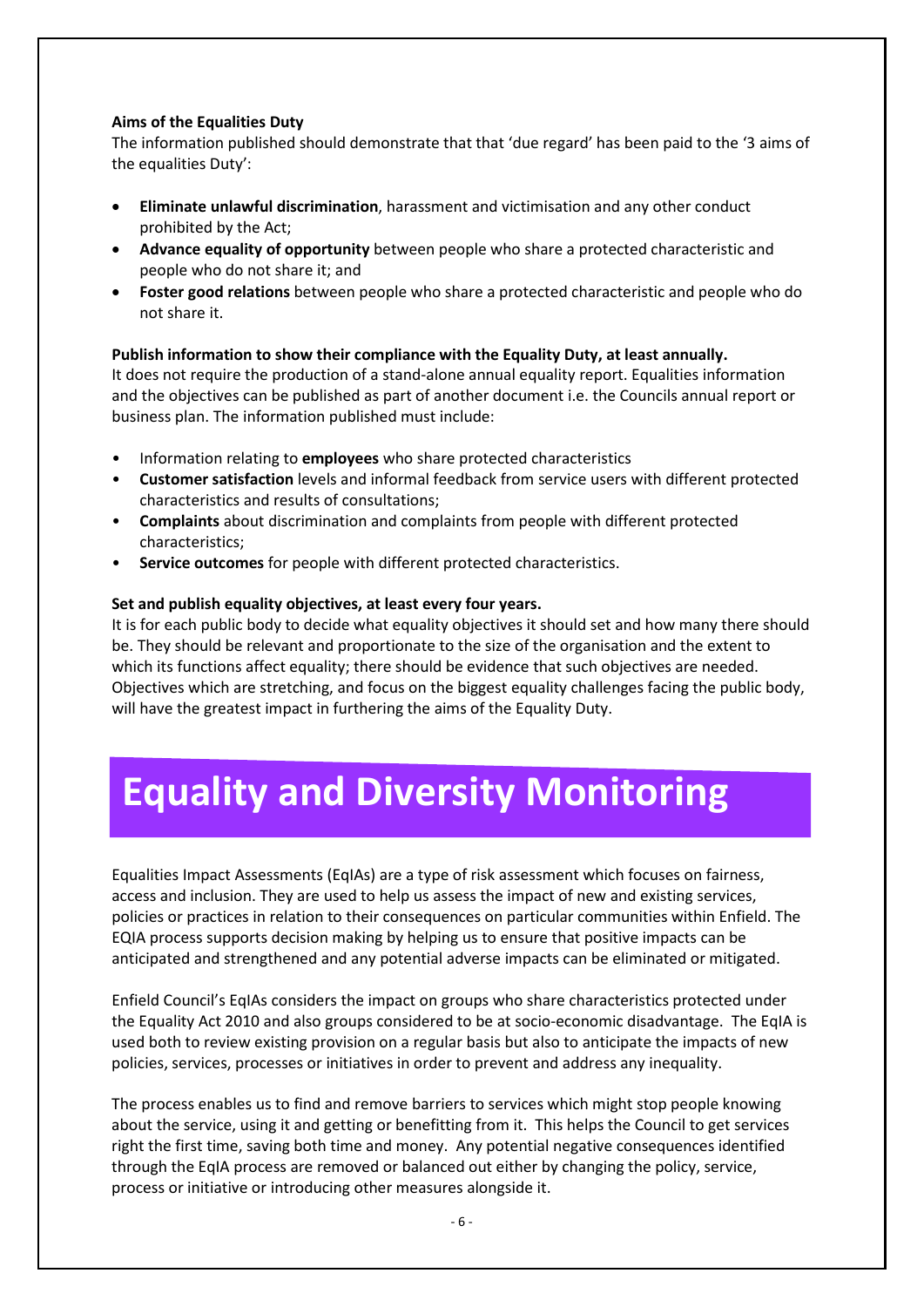#### **A Case Study - Adult Social Care Community Services Charging Policy**

An Equalities Impact Assessment was carried out on a proposed change to the Adult Social Care Charging Policy. The proposed change was that in completing a financial assessment with service users who receive chargeable community services and who are in receipt of the higher/enhanced rate of Attendance Allowance, Disability Living Allowance or Personal Independence Payments, the higher/enhanced rate of the care component would be treated as assessable income.

As a result of an extensive consultation process and consideration of the outcome, including the formal EqIA process, the Council decided not proceed with the change at the present time as the proposed impact would be too great on the service users, people with disabilities and long term illnesses, who are some of the most vulnerable in the our community, whilst further mitigating actions.

## **Monitoring Council Services**

Equality and Diversity monitoring data refers to the personal information we collect about the people who work for us and the people who use the services we provide. This information helps the Council to identify and eliminate discrimination or potential discrimination as both an employer and a service provider.

As an employer, monitoring is a way of measuring change and identifying the issues that impact staff, it helps the Council ensure that staff and job applicants are treated fairly and have equal access to opportunities and benefits.

As a service provider monitoring is a way of measuring changes in the needs and take up of services, providing a better understanding of the needs of those living and working in the Borough. This enables the Council to identify and address issues in the design and delivery of services which could impact service outcomes and helps to ensure equality of access to services or benefits. Monitoring data, broken down by the relevant protected characteristics, is reported to appropriate boards and groups where the information is scrutinised and recommendations made. Monitoring data is also utilised in Equality Impact Assessments which scrutinise the way in which a policy or service is being delivered, or is proposed to be delivered, to identify whether this discriminates, or could potentially discriminate, against any particular groups or communities. The assessments also include recommended actions to undertake to eliminate or minimise any negative impacts that have been identified.

The Council is currently preparing for General Data Protection Regulations (GDPR) in readiness for May 2018 when the new Data Protection Act (DPA) regulations come into force.

## **Enfield Council Workforce**

#### **Age Profile**

The greatest proportion of staff are in the 45 to 54 age category at 32.9%. This is a slight increase on September 2016 where the proportion of staff in the 45 to 54 age category was 32.6%. The category where there has been the greatest percentage change is in the age range 55 to 64 where there has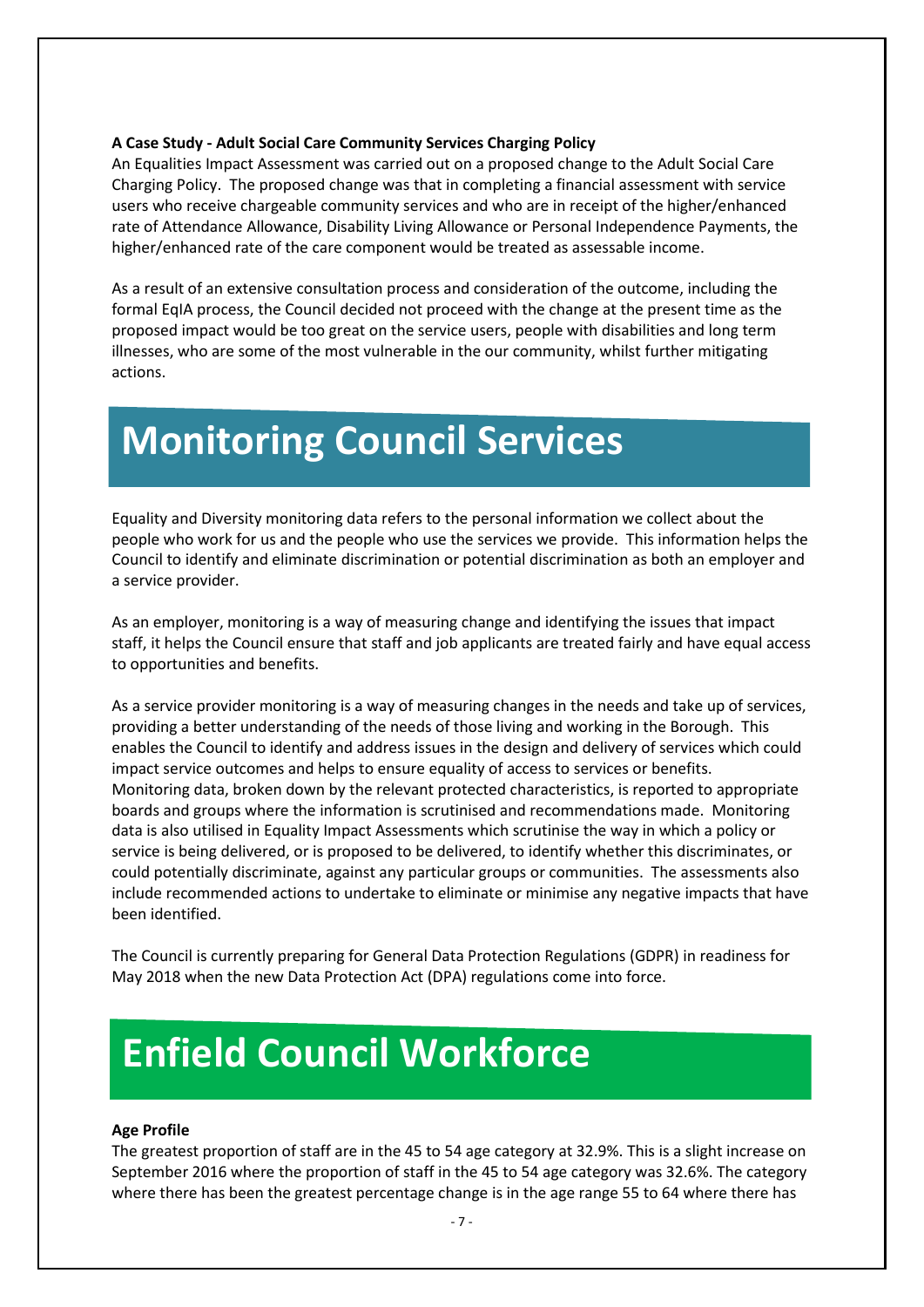been decrease from March 2016 to March 2017 from 24.3% of the workforce to 22.4% of the workforce.

#### **Gender Profile**

In comparison to the local economically active population, a greater proportion of Enfield Council's employees are female at 65%. This is greater than the average percentage of female employees across London Councils at 62% (London Councils 2016).

#### **Ethnicity Profile**

The BME definition (as applied to both staff and resident numbers) includes minority groups from non white backgrounds. It does not include groups from 'other white' backgrounds. Enfield has a particularly large and growing population from white minority ethnic groups. These include sizeable and long established Turkish, Turkish Cypriot, Greek and Greek Cypriot communities. Like many other parts of the UK, Enfield also now includes substantial new communities from many different parts of Europe. In particular, large numbers have migrated to Enfield from the 'accession countries' which joined the European Union in 2004 and 2007.

58.1% of Enfield Council employees classify themselves as White, (excluding Greek / Greek Cypriots and Turkish / Turkish Cypriots) and 28.7% of Enfield Council employees classify themselves as Black and Minority Ethnic (BME). As a benchmark the average percentage of BME employees across London councils is 37%. At the time of the 2011 census about 39% of working age residents in Enfield (aged 16-64) were BME.



It should be noted that 6.2% of staff have chosen not to declare their ethnicity or it has not been recorded.

#### **Disability Profile**

A total of 127 employees, 4.1%, have declared that they have a disability. This is in comparison with 7.2% of the working population of Enfield (Census 2011).

#### **Supporting Staff**

Staff play a vital role in delivering services across the Borough and we continue to offer staff the opportunity to undertake a wide range of training covering subject matter such as Equality and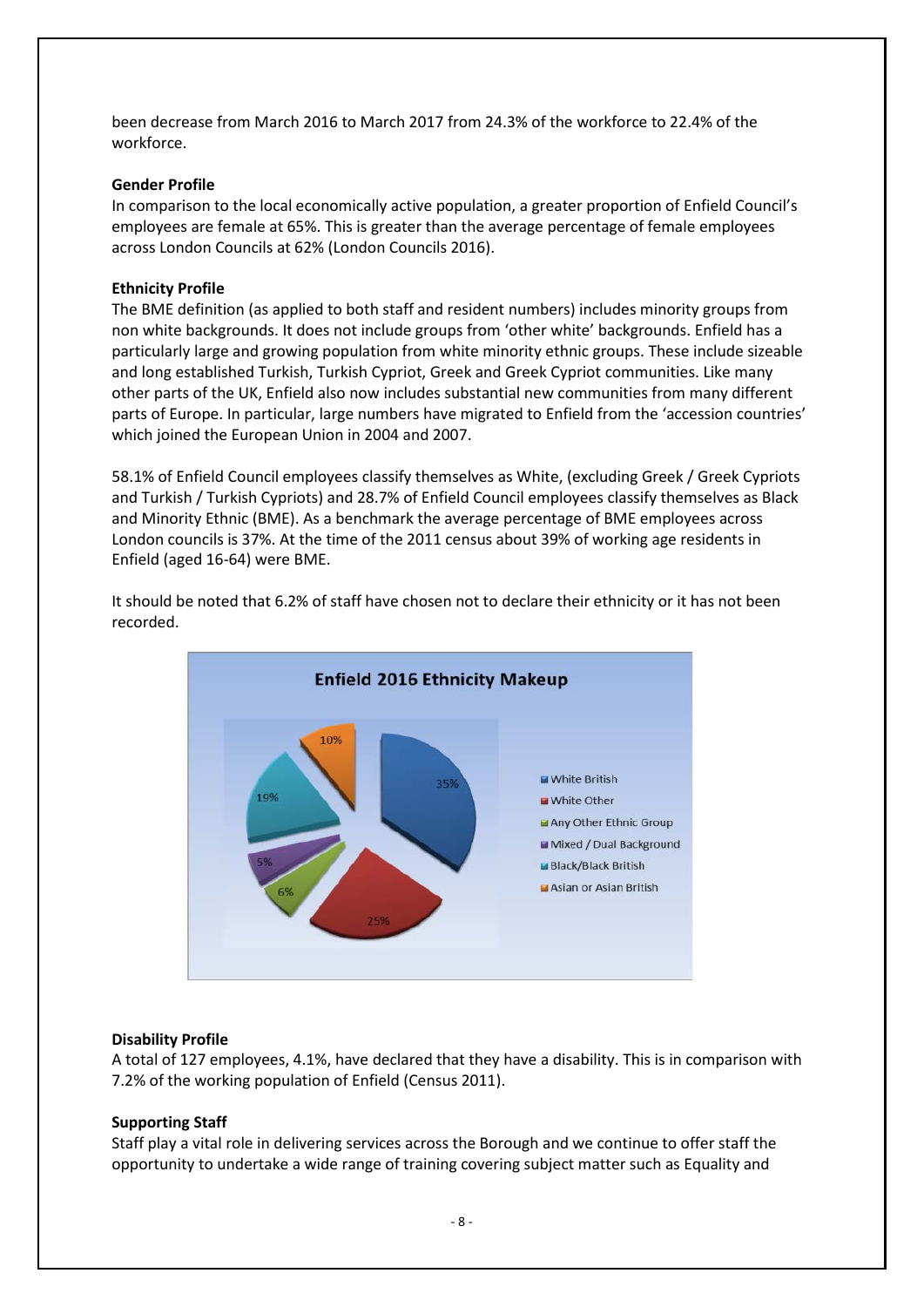Diversity, Unconscious Bias and Disability Awareness. Training is provided in a variety of different formats to support the preferred learning style and give greater flexibility to the individual.

Equality legislation and good practice also form a significant part of the Recruitment and Selection training which is mandatory for all managers that undertake this activity.

#### **Staff Groups and the Cultural Survey**

Staff Groups have disbanded over the last year. Instead Enfield Council has undertaken a Cultural Survey with staff, who were encouraged to complete the survey. The Cultural Survey allows all staff to be consulted in this anonymous method through also allowing protected groups to be subsumed into this new transformation process.

However the **Lesbian, Gay, Bisexual, Transgender (LGBT) Staff Group** has been re-established having been widely promoted to staff over a period of 3 months during Summer 2017. LGBT Project Board meetings took place regularly to ascertain a way forward. Staff who expressed an interest were happy to be included in a private and confidential 'virtual' group. The first newsletter was circulated in October and included 'What's on', details of a Public Health consultation for the LGBT community, Hate Crime Awareness Week, GFEST Gaywise Festival, support organisations, LGBT venues around London, Enfield's LGBT Network, information from the Government Equalities Office, 'Wise Thoughts', a pioneering LGBT Arts Charity and suggested LGBT reading materials for adults and children. Feedback received from staff was very positive, and was included in Staff Matters for the whole Council workforce. Several suggestions have already been made for the next edition of the newsletter which is scheduled for February 2018.

## **Who Lives in Enfield?**

Enfield's population from an Equality and diversity perspective is a highly diverse borough and one that is changing and growing rapidly. According to 2016 ONS mid-year population projections, the population of Enfield is estimated to be around 331,395, increase of 5.56% since 2011. The Council and its partners use population estimates and other data relating to the composition of our communities to plan and deliver our services. Our latest figures suggest that:

- Based on the 2016 Enfield Ethnicity estimates residents from White British backgrounds make up 35.08% of Enfield's inhabitants with other White groups at 24.71%, Other Ethnic Groups at 6.10%, Mixed Groups at 5.46%, Asian Groups at 10.17% and Black groups at 18.49%.Ethnicity estimates are produced in-house, using data from the 2001 and 2011 Censuses and the 2016 School Census conducted by the local education authority (LEA), The School Census results indicate the changing nature of the population and Enfield pupils recorded themselves under 95 different ethnic codes. The estimates have been made for 22 groups by five year age bands. Total populations have also been estimated for further groups that make up the Council's ethnic group classification that is used in equalities;
- The most reliable data to quantify the level of the disabled population in any area is that from the 2011 Census.
- The question asked in the Census was:

*Are your day-to-day activities limited because of a health problem or disability which has lasted, or is expected to last, at least 12 months?*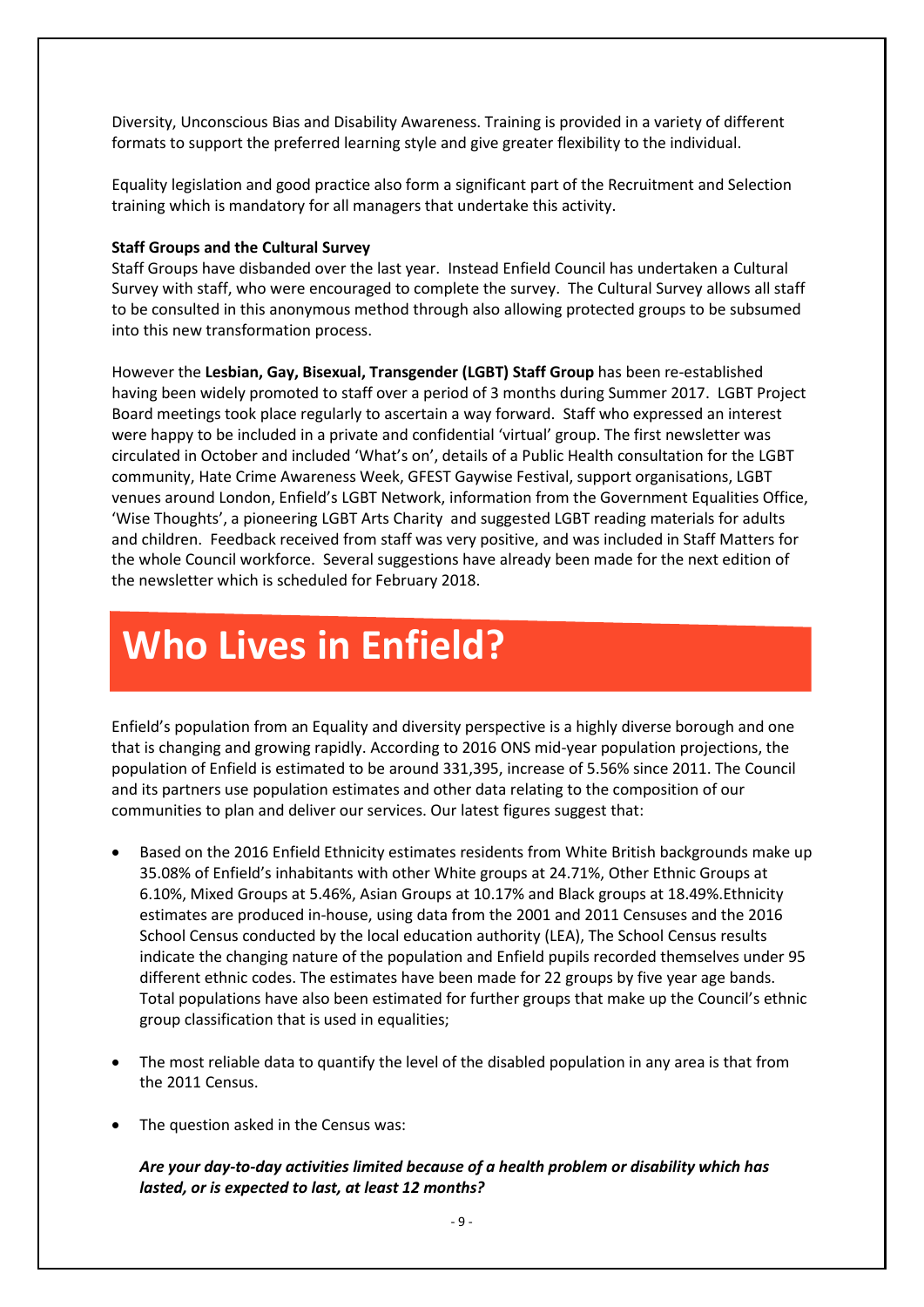Subsequent estimates are produced by applying the rates of disability by age to Enfield's latest population projections.

This results in a total disabled population at mid-2016 of:

The breakdown by age is:

| <b>Age Band</b> | Enfield | Day-to-day<br>activities limited a<br>lot | Day-to-day<br>activities limited a<br>little | <b>Disabled</b> | <b>Rate Of</b><br><b>Disability</b> |
|-----------------|---------|-------------------------------------------|----------------------------------------------|-----------------|-------------------------------------|
| $0 - 15$        | 75337   | 1031                                      | 1300                                         | 2331            | 3.09%                               |
| 16-64           | 213502  | 11658                                     | 14756                                        | 26414           | 12.37%                              |
| $65+$           | 42556   | 11622                                     | 10975                                        | 22597           | 53.10%                              |
| All ages        | 331395  | 24311                                     | 27031                                        | 51342           | 15.49%                              |

- Our population is ageing the percentage of people over the age of 65 in Enfield is 12.8%, and 29.4% are over the age of fifty. These figures are predicted to increase over the next 25 years;
- At the younger end of the scale, 27.6% of people are under the age of 20;
- The most reliable estimates for religion are those from the 2011 Census; Christianity is the most common religion in the borough in all its different forms (53.58%). 16.69% of residents are of the Muslim faith, and 15.53% hold no religion or belief at all. However the ONS produces an Annual Population Survey by Religion which provides an up to date estimate based on the yearly population projections. As shown by the 2015 compiled by the ONS, Enfield has high proportions in all the main non-Christian religions except Sikh, compared to national averages. Compared to the London average, Enfield has both a large Muslim population (19%) and a slightly larger Christian population (51%);
- Good data on sexual orientation is difficult to find at both local and national level. There is no specific question in the Census regarding sexual orientation; therefore estimates of Enfield's Lesbian, Gay, Bisexual and Transgender (LGBT) population have to be quite broad. Stonewall (the national campaigning group for LGBT issues) has suggested that the Government (DTI) estimate of between 5-7% of the population being lesbian, gay or bisexual is slightly low – they estimate the figure at around 10%. However, ONS research in 2015, surveying 325,000 people nationally, provided a figure closer to 1.7%, with London having the highest percentage of adults identifying themselves as lesbian, gay or bisexual, at 2.6%. This may be associated with a young age structure or the ethnic diversity of the population of London. Males are more likely to identify as gay, lesbian or bisexual than females since around 2.0% of males identified themselves as LGBT in 2015; this compared with 1.5% of females identifying as LGBT. Therefore making an assumption and applying those estimates to Enfield's population of 331395, the LGBT population in Enfield may be anywhere between around 5634(Nationally) and 8616(London) by the ONS Estimate and to around 33,140 according to the Stonewall estimate. With 3236 estimated to be males and 2546 estimated to be females;
- Between January 2016 and December 2016, 6 civil partnerships were converted to marriages in Enfield and 745 marriages were registered;
- The latest figure for the number of births, where Enfield is the usual area of residence of the mother, is 6,047.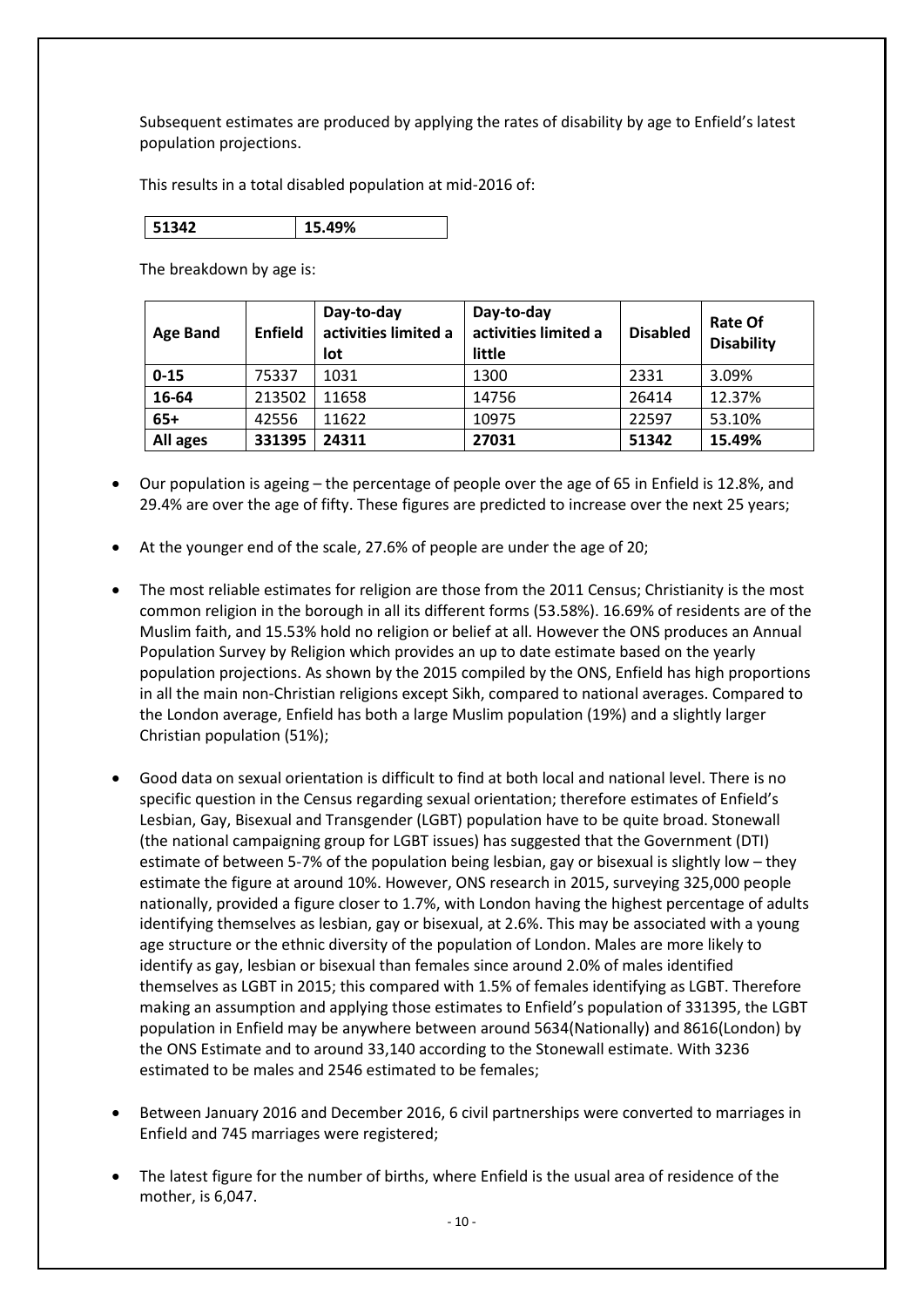## **Equalities Data Outcome**

Within Enfield, overall outcomes differ considerably across different equalities groups:

In terms of **education**, girls perform better than boys in most subjects and at most levels, while boys are much more likely to be excluded. Pupils with English as a foreign language perform less well than others, but overall white and black children perform less well than children from Chinese and Asian backgrounds. Children from black backgrounds are more likely to be excluded and are more likely to have high levels of absence from school. Among adults, people aged over 55 are the most likely to have no formal qualifications.

In terms of **housing,** young adults are more likely to be renting privately and less likely to own their own home. Black households are more likely than other households to live in some kind of rented accommodation. Young adults with disabilities are disproportionately likely to live in social rented accommodation. Black and mixed ethnic groups are over represented in terms of homelessness acceptances and there has been an increase in recent years in the number of homelessness acceptances where disability or mental health is a factor in their situation. Women and children are the most likely to be on Enfield's housing register, looking for a suitable home. People from some minority ethnic groups, including black African and Turkish, are also disproportionately represented on the housing register.

In terms of **employment,** working age women are much likely to be in work than men and women in work are less likely to be managers/directors. Gross weekly pay for female full time workers in Enfield is more than £120 per week less than men. People from black and mixed ethnic groups are much more likely to have never worked or to be long term unemployed. People with disabilities are proportionately less likely to be in managerial and professional occupations and proportionately more likely to have never worked or be long term unemployed.

In terms of **crime**, people of black ethnicity are more likely to be stopped and searched, more likely to have a taser deployed on them and more likely to be subject to use of force from the police. Age and gender are also factors with young adult men the most likely to be subject to these police practices.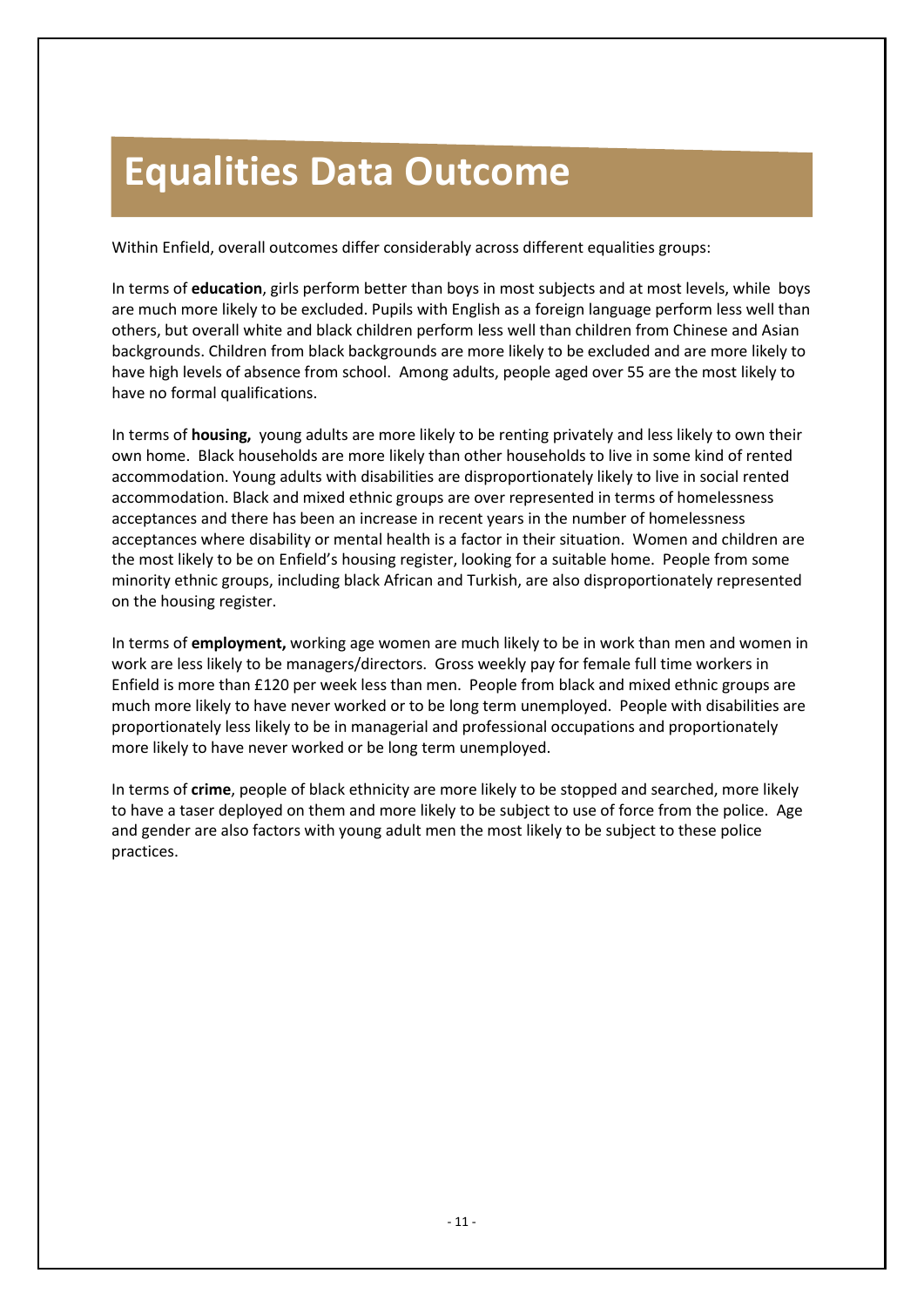## **Retrospective Equality Analysis**

During the year 2016 to 2017, the following services were analysed by Business Development, Regeneration and Environment, to identify where there was an adverse impact for different groups in service delivery and all action were collated and monitored through Equality Impact Assessments (EqIAs).

- Council Housing Asset management;
- Council Housing Operations;
- Council Housing Technical Services ;
- Council Housing Housing Development and Renewal;
- Business and Economic Development;
- Skills for Work Service;
- Planning, Highways and Transportation;
- Occupational Health;
- Sustainability Service;
- Schools Personnel Service
- HR Operations
- Organisational Learning and Development
- Corporate Health and Safety
- Community Safety
- Registrars
- Legal Services Team
- Performance Management
- Policy, Partnerships, Engagement and Consultation
- Governance and Electoral Services
- Corporate Communications
- Regulatory Services
- HPS Asset Management and Capital Works
- Technical Services
- Housing Management Services
- Sexual Health Service
- Oral Health Service
- 0-19 Year Olds
- Stop Smoking Services
- Drug and Alcohol Services
- Safeguarding Practice MCA/DOLS and Quality
- Learning Disability Services
- Mental Health Services
- Customer Pathway
- Strategy and Commissioning
- Enfield Music Service (EMS)
- **Early Years Service**
- Catering Services
- Asset Management and Development
- Behaviour Support
- Physical Education Team
- Schools Standards and Support Service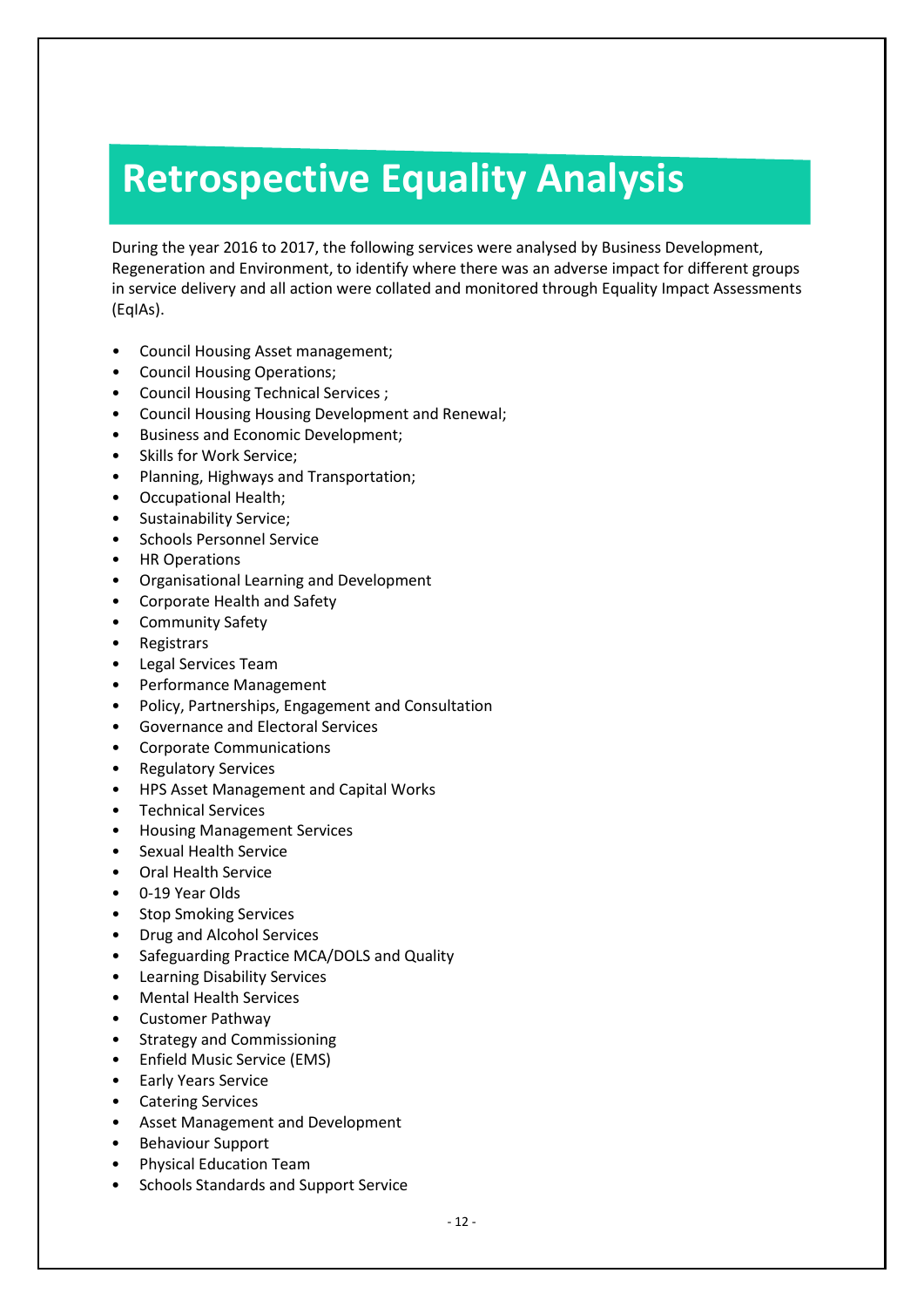- **SEN Service**
- CAMHS and EPS
- School Admissions and Educational Welfare
- Joint Services for Children with Disabilities
- Assessment and Safeguarding
- Child Protection and Family Support
- Safeguarding and Quality Assurance
- Looked After Children Service/Adoption/Fostering
- Access to Resources
- Integrated Commissioning
- Buildings and Lettings Team
- Supervised Contact Team
- Youth and Family Support Services
- Audit and Risk Management
- Operational Support Service
- Information Technology
- Housing Gateway Development
- Leisure and Culture
- Transformation People
- Procurement and Commissioning People
- Procurement and Commissioning Place
- Procurement and Commissioning Corporate
- Procurement and Commissioning Temporary Accommodation
- Income and Debt
- Financial Assessment
- People
- Customer Access and Operations
- Customer Experience and Libraries
- Data and Management Information
- Corporate Finance
- Capital and Projects
- Pension Investment Management
- Budget Challenge and Financial Activity
- **Exchequer Services**
- Facilities and Corporate Office Portfolio
- Property Programmes
- Strategic Property Operations
- Maintenance Programme
- Construction Programme
- Street, Parks and Waste Enforcement
- Waste Services, Recycling and Fleet
- Parking Services
- Highway Services
- People Transport
- Traffic and Transportation
- Commercial Services
- **Sustainability**
- Housing Development and Estate Renewal
- Neighbourhood Regeneration
- Planning, Policy, Projects and Design
- Development Management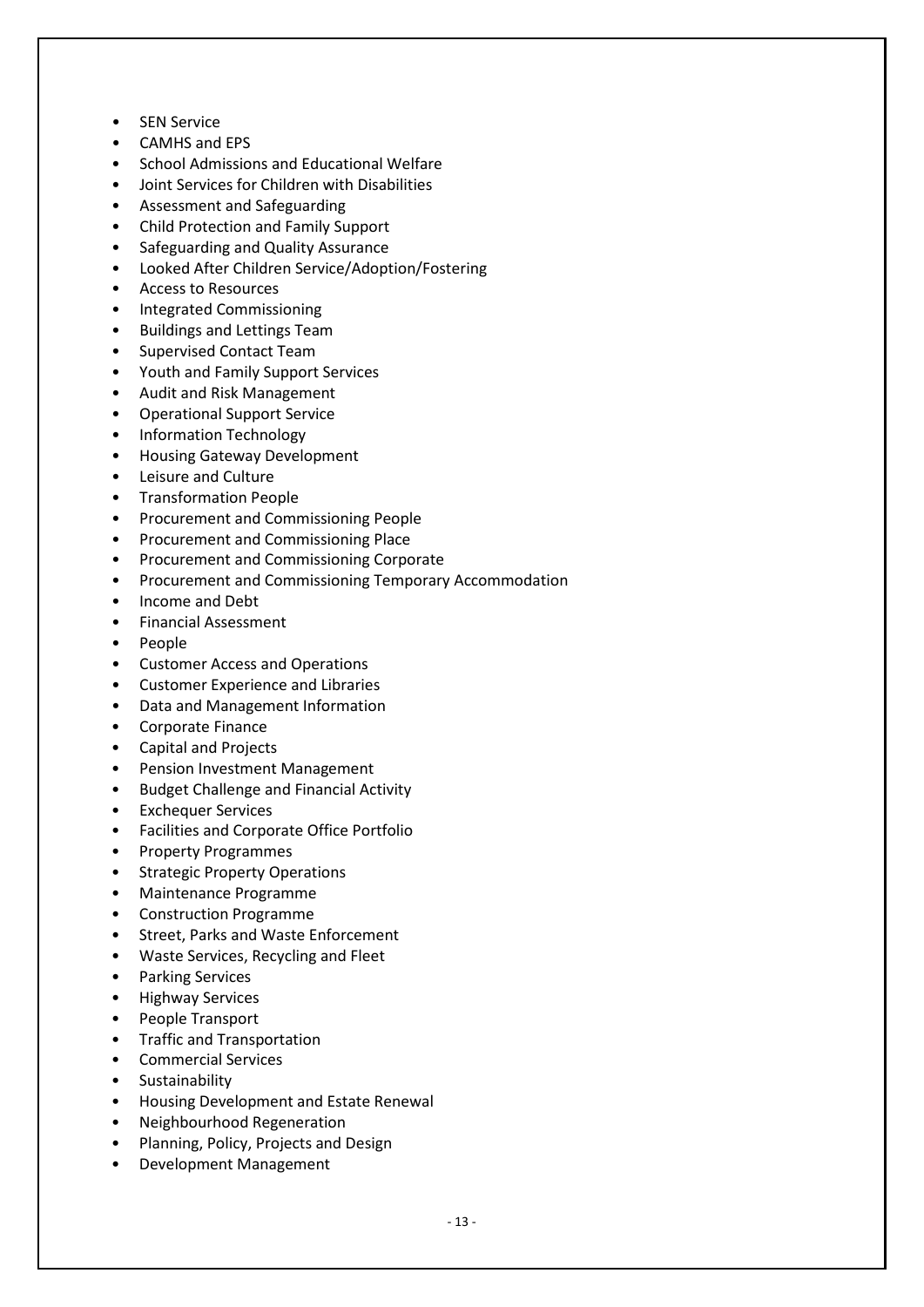## **Key Achievements**

As a leading Council in developing new ways of using people, processes and technology in public service delivery, Enfield has taken huge steps in the past two years. Moving forward our transformation focus is to build on the new foundations already put in place. As an employer Enfield Council values adaptability, innovation, problem-solving and delivering results and provides a diverse range of services. This means that careers within the Council can also

be very diverse ranging from professions that are firmly rooted within the public sector and those that cross-over with the private sector such as legal, IT and accountancy.

#### **The Challenge**

Traditionally the Council has struggled to recruit to some roles that cross-over with the private sector. Salaries are invariably lower making it difficult to compete for talent who are attracted by large professional organisations offering significantly higher salaries and generous bonus schemes.

#### **The Solution – What we did**

We developed a recruitment strategy to attract candidates to a career within local government. This included the redesign of our recruitment site to highlight the benefits Enfield Council can provide including a diverse range of jobs, local employment, flexibility and professional development. We believe that promoting local jobs for local people who truly understand our borough is beneficial to workforce motivation and consequently the local community. We want our staff to know they can make a difference to their local services.

Recognising that there is a local 'untapped' pool of talented professionals waiting to return to work we developed Career Returners @ Enfield Programme, a six month 'returnship' (higher-level internship). We worked in partnership with Women Returners, a consultancy, coaching and network organisation that focuses on enabling talented professionals to return to work after an extended career break. As well as having an extensive network of potential candidates their advice was invaluable at the planning stage for Enfield's Programme. The Programme is supported by elected members and the Council's Corporate Management Board and the key sponsors are the lead elected member for Finance, Councillor Lemonides and the newly appointed Chief Executive, Ian Davis (previously Director for Regeneration and Environment).

The Programme has been designed to support experienced professionals who have taken a prolonged career break and are looking to return to their profession. It recognises that after taking a break it is challenging to return to a senior role in competition with candidates currently undertaking the role. After a multi-year break, people may need time to refresh their skills and knowledge and rebuild their professional confidence. The programme provides a six month paid professional placement in an actual vacant role, coaching provided by Women Returners, mentoring and a range of internal training programmes. The intention is that towards the end of the six month programme, once the delegates have refreshed their skills and experience and rebuilt their professional confidence, they will be in a strong position to apply for permanent or fixed term roles within the Council.

We advertised the Programme on our recruitment site, LinkedIn and Facebook pages and through the Women Returners website, network and social media. The roles on offer included lawyers, IT, finance, surveying, programme management and regeneration specialists. We received 94 applications for just 6 available places on the Programme. We wanted to keep it relatively small to ensure the candidates could form a cohesive cohort and the organisation could effectively support them during the programme and to subsequently achieve ongoing roles.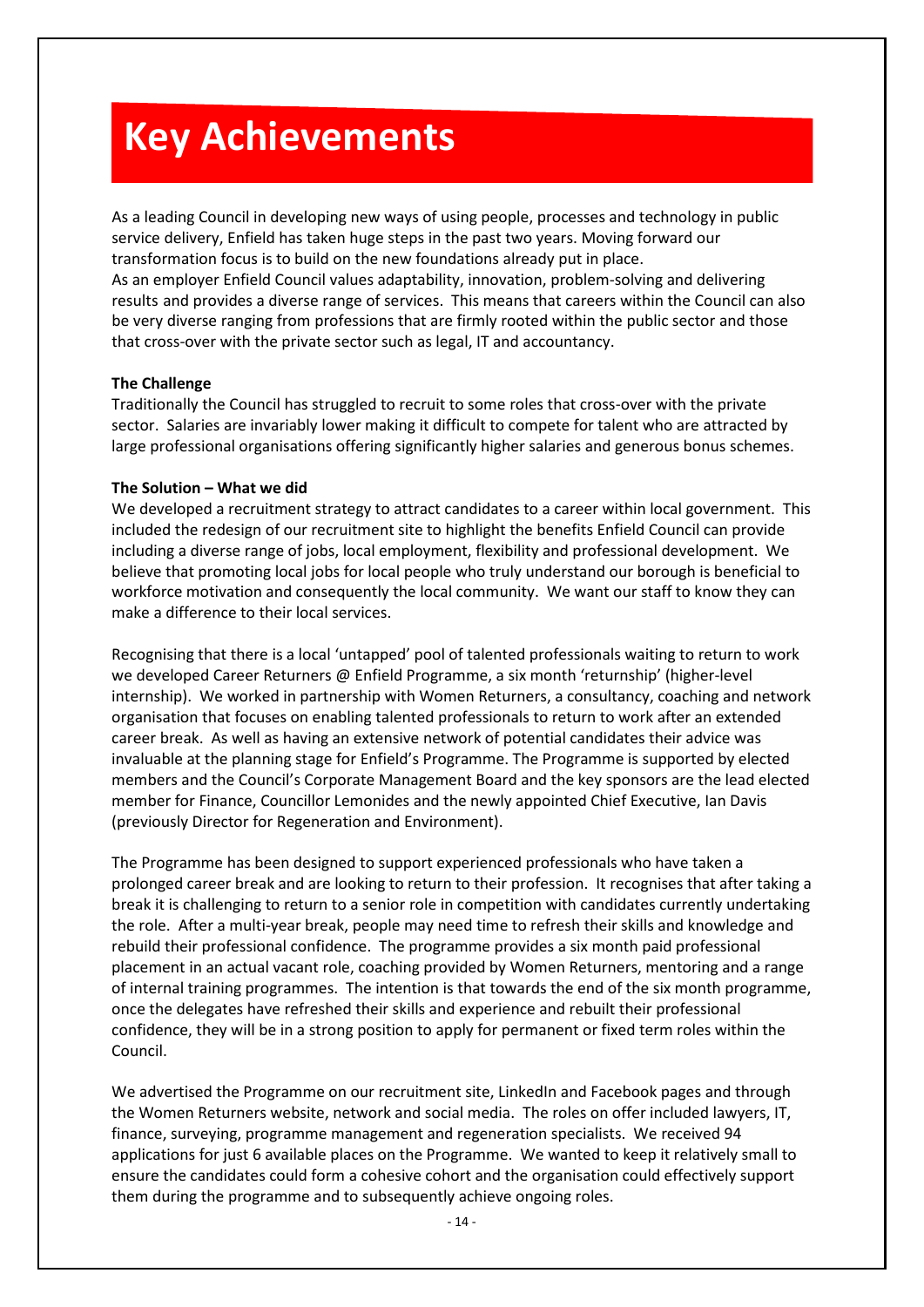Six delegates joined the Programme on 3<sup>rd</sup> May 2017 in the Teams of Legal, Regeneration, Housing, Architects and Transformation.

#### **Benefits to the Organisation**

Enfield Council is proud to be the first local authority to launch a Returner Programme and it has already enabled the Council to recruit to positions that it has struggled to fill. We hope to use the success of our Programme to encourage other local authorities to consider similar initiatives. We have recently been featured by the BBC recognising our innovative approach to recruitment and talent management: [BBC Taking a break? The £1.7bn career gap](http://www.bbc.co.uk/news/business-39939141) . The Careers Returners programme also won the Innovation in Recruitment award at the national Personnel Today awards in November 2017.

Three of the successful delegates live within the borough and all come with an impressive track record in their chosen profession prior to their career break. They have been placed in teams where their skills and experience are utilised and valued. One manager commented that the calibre of the Career Returner applicants was higher than she had seen when interviewing some interims who hadn't taken any break and were looking for significantly higher pay rates. Although the Programme was open to both men and women all successful delegates were female

from a range of ethnic backgrounds. They have entered the organisation in senior roles and will support our initiatives to create more diversity at the most senior level of the management structure.

The Programme has encouraged hiring managers to consider returners more broadly for roles at the Council. The success of the programme internally has already generated demand from other managers across various services who want to recruit a Returner for their team. The Programme has already enabled the Council to release some agency workers which will improve stability within our workforce as well as reducing costs. Moving forward there are indications that the 6 returners will prove to be a success and will progress in the Council thereby addressing some of our recruitment issues.

### **Regeneration in Enfield**

The £6bn Meridian Water regeneration project continues to progress with construction work starting on the new rail station, which replaces Angel Road station and is expected to serve up to 4 million passengers each year. The state of the art station has been designed by a world class design team and will include three platforms and a new footbridge, accessed by lifts and stairs as well as new retail space.

## **Crime Crackdown in Enfield**

In response to ongoing concerns from residents, dangerous drivers and motorists who use the A10 as a race track will be targeted as part of a multi agency clampdown. The Council, working with TfL and the Metropolitan Police have agreed a package of measures starting with the installation of mobile speed cameras in the coming months. The consequences of excess speed can be devastating for victims and their families and we are confident that these measures will act as a powerful deterrent in helping to make our roads safer and therefore improving the lives of residents living in the area.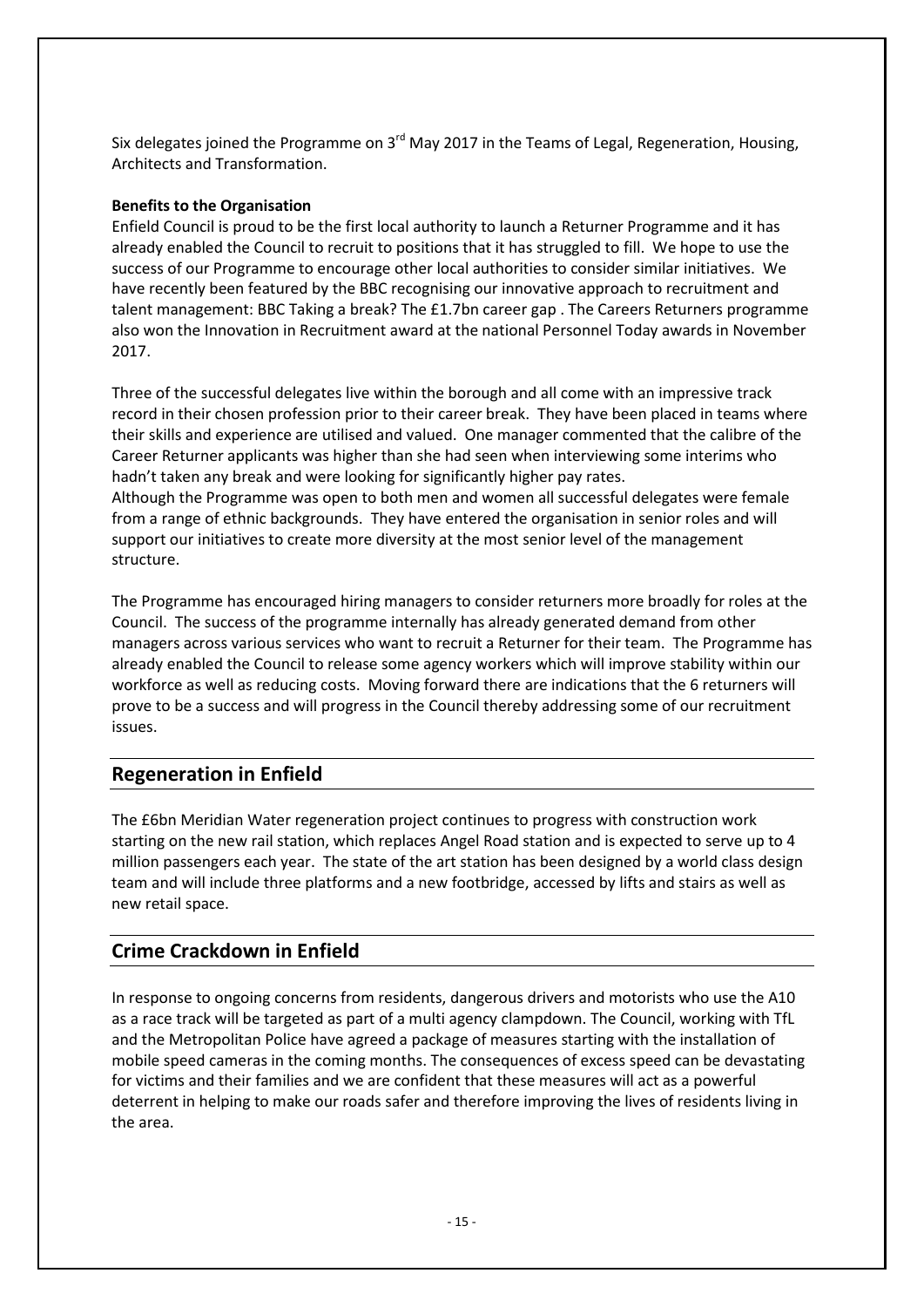## **Customer Services 'Louder than Words' Accreditation**

Customer Services have been reaccredited with the 'Action on Hearing Loss' Louder Than Words best practice Charter for a further year. Louder than Words is a nationally recognised best practice charter for organisations striving to offer excellent levels of service and accessibility for customers and employees who are deaf or have a hearing loss.

Customer Services (which includes the Customer Services Centre, Web Team, Safe and Connected, Out of Hours, General Enquiries, Translation and Interpreting and Concessionary Travel, have successfully demonstrated that they continue to meet the quality standards (detailed below).

This accreditation enables organisations to be certain that their provision for deaf and hard of hearing people is of the highest quality, Action on Hearing Loss has developed a clearly defined set of quality standards to form the basis of the Louder than Words Charter.

The ten standards include the following:

- 1. Train staff to communicate with customers;
- 2. Have clear and visible deaf aware policies;
- 3. Provide clear information about your products and services;
- 4. Use appropriate equipment and maintain it correctly;
- 5. Create a good listening environment;
- 6. Produce and follow clear health and safety procedures;
- 7. Meet requests for communication support whenever requested;
- 8. Be comfortable and familiar with the Text Relay service;
- 9. Consult customers and staff; and
- 10. Be open about your employment practices.

During the Reaudit the following areas were highlighted as areas of good practice:

- The Deaf Awareness Training is very comprehensive and covers all the important areas relating to deafness and hearing loss;
- The training is not only provided for permanent staff but for agency and temporary staff as well as apprentices. All staff spoken with in both the call centre and Face to Face service were keen to provide an accessible service to deaf and hard of hearing customers and everyone was aware of Text Relay and the Textphone, using a quiet room, using the induction loops and booking communication support;
- Within the call centre system, there is the facility to search for information to help with the call. This includes information on booking a British Sign Language (BSL) interpreter or other Communication Professional (CP);
- There is a BSL interpreter available one day a month which is advertised widely;
- The website is clearly laid out and uses plain English throughout;
- A large number of online services are available under the section, 'Report it, Pay for it, Request it, Apply for it';
- There is a BSL section of the website which has a large number of BSL videos covering Council Services. These videos also highlight the textphone number, the Text Relay prefix and the monthly interpreter service. There is also a written transcript underneath each video;
- There are flashing lights linked to the fire alarms throughout the Customer Services floor in Thomas Hardy House;
- The Safe and Connected service offers a range of options for deaf and hard of hearing people; and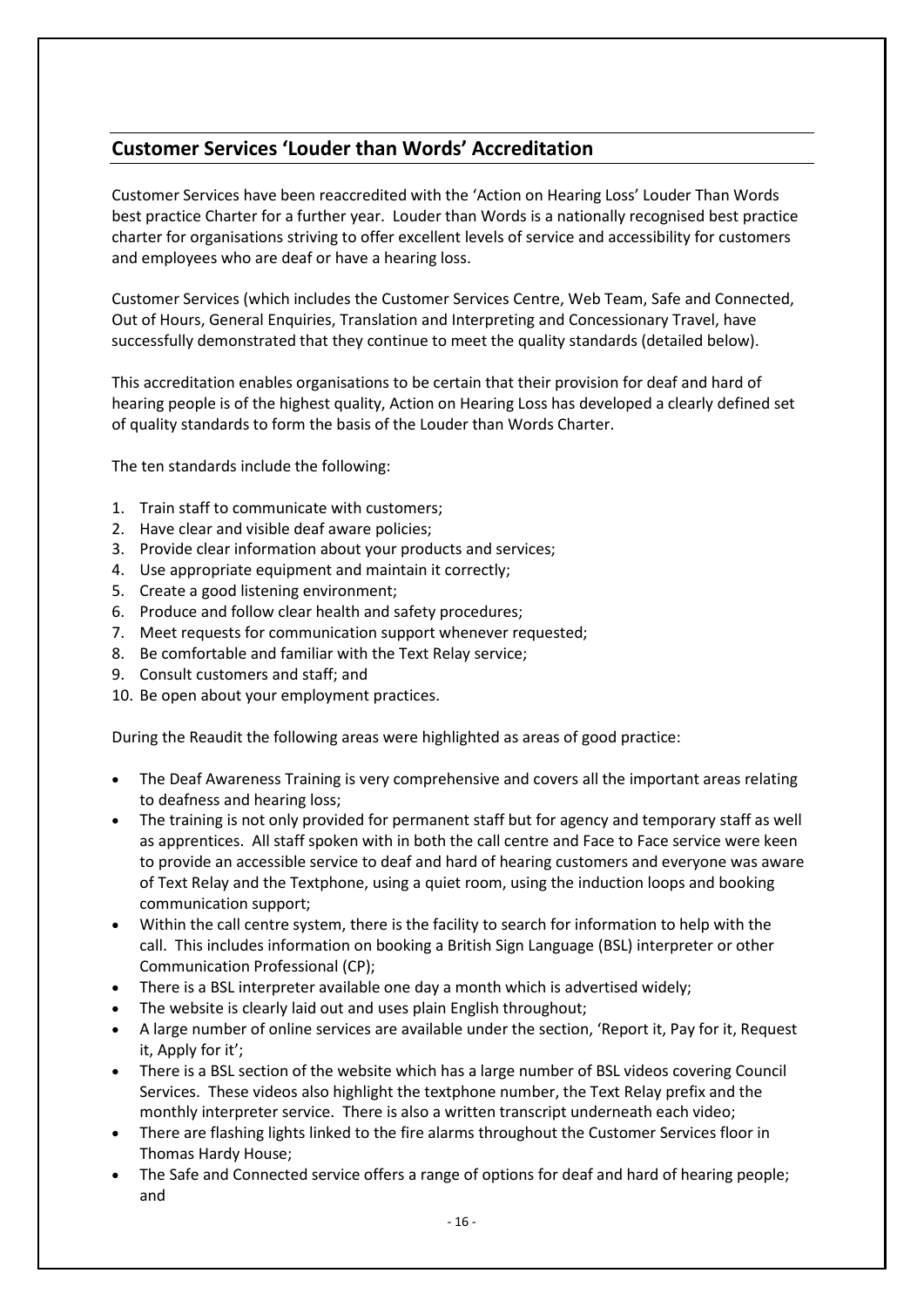• The Training Application form asks if the staff member needs any reasonable adjustments and this includes Loops and CPs.

This prestigious Louder Than Words charter simply informs people of our commitment to providing the best possible practice to our deaf/hard of hearing customers and staff. It demonstrates to the public that we take the needs of our customers and employees seriously.

- A face to face BSL translation service takes place at the Civic each month;
- A BSL translator is available weekly at the Civic Centre via a video link;
- The Team are in the process of reapplying for the Louder than words accreditation for the fifth year running;
- An e-Learning module on Deaf Awareness has been made available for all internal staff to access;
- Face to face Customer Services staff will be attending Deaf Awareness training in 2018, which will be delivered by a member of the Deaf Project group.

### **Cultural Change Audit**

The Council commissioned a cultural audit to understand what the organisation needs to do to develop an 'ideal culture' for its staff and customer which is constructive based on achievement, self actualising, humanistic and encouraging. The Cultural Change Audit is designed to help Enfield Council develop a highly effective culture enabling us to work collectively and collaboratively for residents. Outcomes from this audit are being drawn together and feedback sessions will be convened in 2018, to ensure that all staff have access to the findings, and can contribute to creating a series of workstreams addressing any arising issues.

### **Customer Experience Strategy**

The Leader of the Council and the Opposition Leader have together agreed that improving customer service is a key priority for the Council. The Strategy will articulate our commitment to a new relationship between the Council and its customers and set out a positive approach to customer services by all staff. Colleagues from all areas and levels of the organisation are feeding into this initiative through the Customer Experience Board. More detailed information will be available in the new Year.

### **Bringing green spaces to life**

There is growing evidence that the use of good quality green space by all social groups is likely to improve health outcomes and reduce health inequalities. The benefits of access to good quality green spaces includes better self rated health; lower body mass index, overweight and obesity levels; improved mental health and wellbeing; and increased longevity. It also brings other benefits such as greater community cohesion and reduced social isolation.

People living in the most deprived areas are less likely to live near green spaces and fewer opportunities to experience the health benefits of green space than people living in less deprived areas.

In Enfield 25% of all children entering secondary school suffer from a long term health condition or disability and the council is working to improve access to green space for its residents.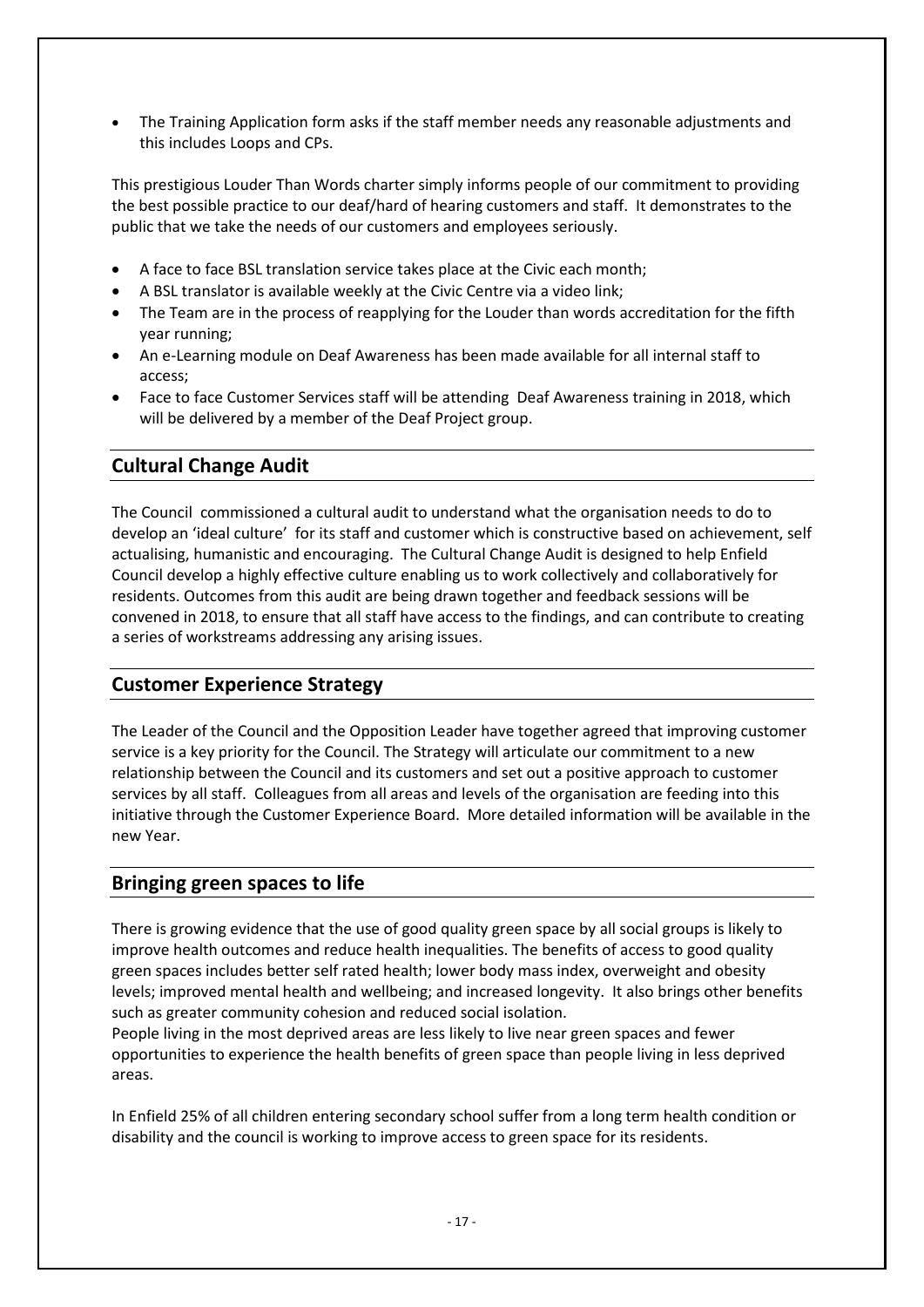## **Albany Park Playground**

Enfield Council is building London's flagship specialist playground, with state of the art adapted and sensory equipment, in one of Enfield's most deprived areas. The playground has been designed in in consultation with users of the Cheviot Centre – Enfield's specialist children's centre and provider of social care for disabled children – to make sure it meets the needs of all children in the borough and give children an equal opportunity for physical activity, play and the health benefits associated with access to open green spaces.

## **Firs Farm Wetlands**

Firs Farm Park was an inaccessible open space with few facilities for visitors and little greenery or wildlife. A collaboration between Friends of Firs Farm, Thames 21, a waterways charity, and the council has transformed over two hectares of open green space, with new wetlands, a cycleway and a network of footpaths for people to enjoy. Educational facilities include an outdoor classroom and a pond dipping platform and over 100 newly planted trees have attracted wildlife to the park, making the area a valuable community asset.

## **Alma Estate Redevelopment**

The Alma Road programme is the Council's largest estate renewal project in an area of deprivation and high unemployment. The £150m redevelopment will deliver 993 new homes, jobs, shops, community facilities and green spaces.

Residents have been empowered to influence the design of their new homes, the allocations policy and surrounding redevelopments. The council has established a community fund, a resident-led social regeneration team and tenant management organisation to give residents a real say in the development of the community.

## **Engaging Diverse Communities in Recycling**

Recycling rates among some equality groups in Enfield was low, with some residents unable to participate in the scheme because of language barriers or access difficulties. Working with Black and Minority Ethnic groups helped us to understand the different needs of our customers and develop a communications strategy that included advertising in the local press, information about recycling in community languages and bilingual staff speaking directly to residents, faith and cultural groups. The initiative was funded by the national Waste Resources Action Programme to encourage all residents take advantage of the Council's recycling and refuse services.

The Council continues to provide assisted collections for residents who need help with bin collections and instructions in Braille instructions for blind residents.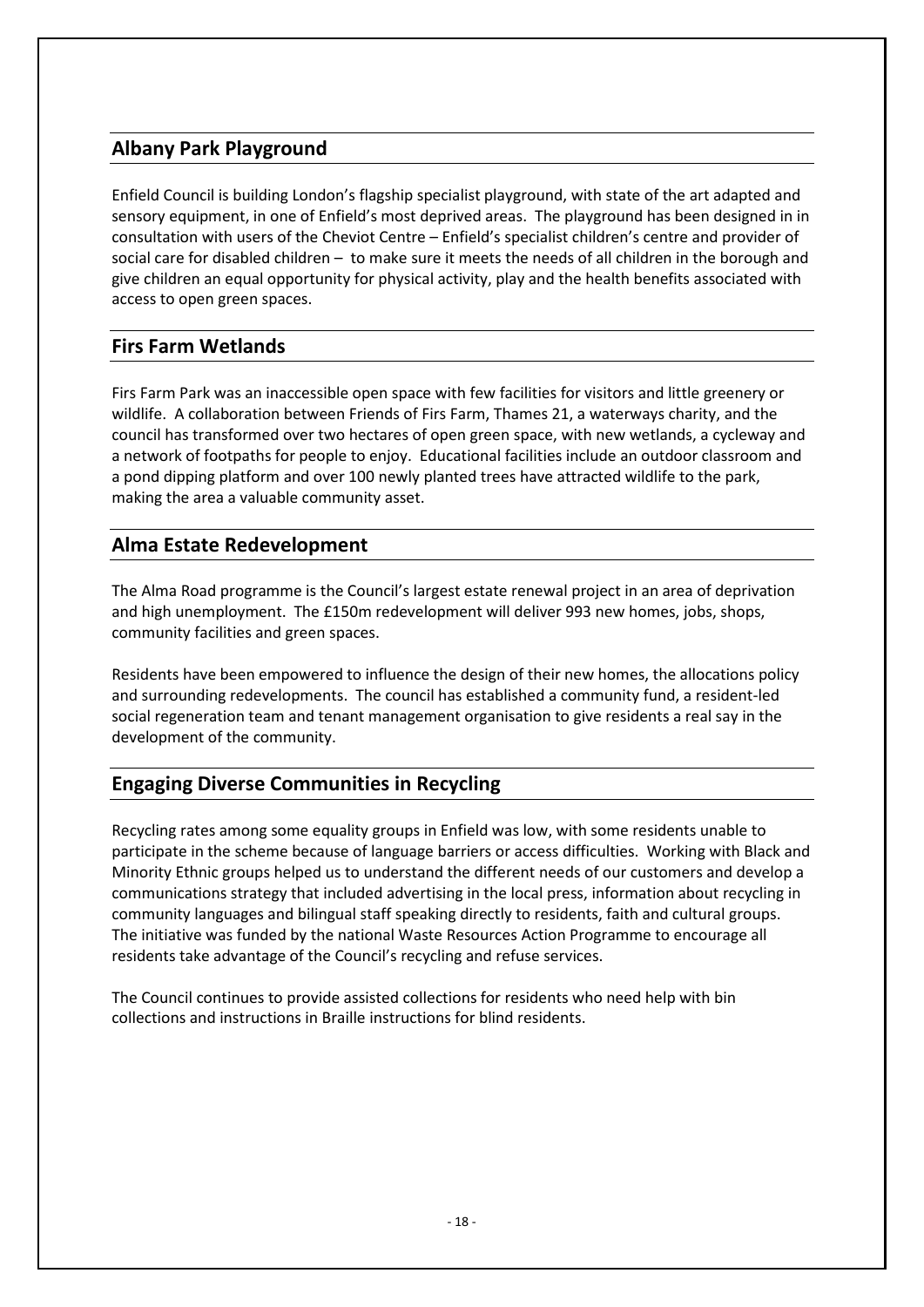## **Youth Offending Unit**

The Youth Offending Unit has been acknowledged by the Restorative Justice Council who have awarded them with the prestigious 'Restorative Service Quality Mark'. They were recognised for their wonderful work keeping our young people safe and for helping them to make the right decisions leading to a more positive future. It is one of just 31 Youth Offending Units among the 153 in the United Kingdom, and four in London, to receive the award. Well done and congratulations to the team.

## **Very Important People Services (VIPS)**

VIPs are a private company who provide services for disabled young people with special needs and disability. The VIPS inclusion project integrates young people with autism and other disabilities into the youth offer at Craig Park, Alan Pullinger and Ponders End.

## **Youth Development Unit (YDU) – Jack Petchey Speak Out Challenge**

This is a partnership between the Speakers Trust, Jack Petchey Foundation and secondary schools in Enfield (seventeen took part in 2017). In Enfield the schools do a fantastic job in encouraging young people's participation. The Enfield Regional Final is on the Speakers Trust website where you will be able to see the range of subjects – many of them reflecting diversity, equality and challenges preventing a more inclusive society.

Jack Petchey's Speak Out Challenge participants are a reflection of the borough's diversity. Two senior staff from the YDU have been asked to be Regional Final judges each year.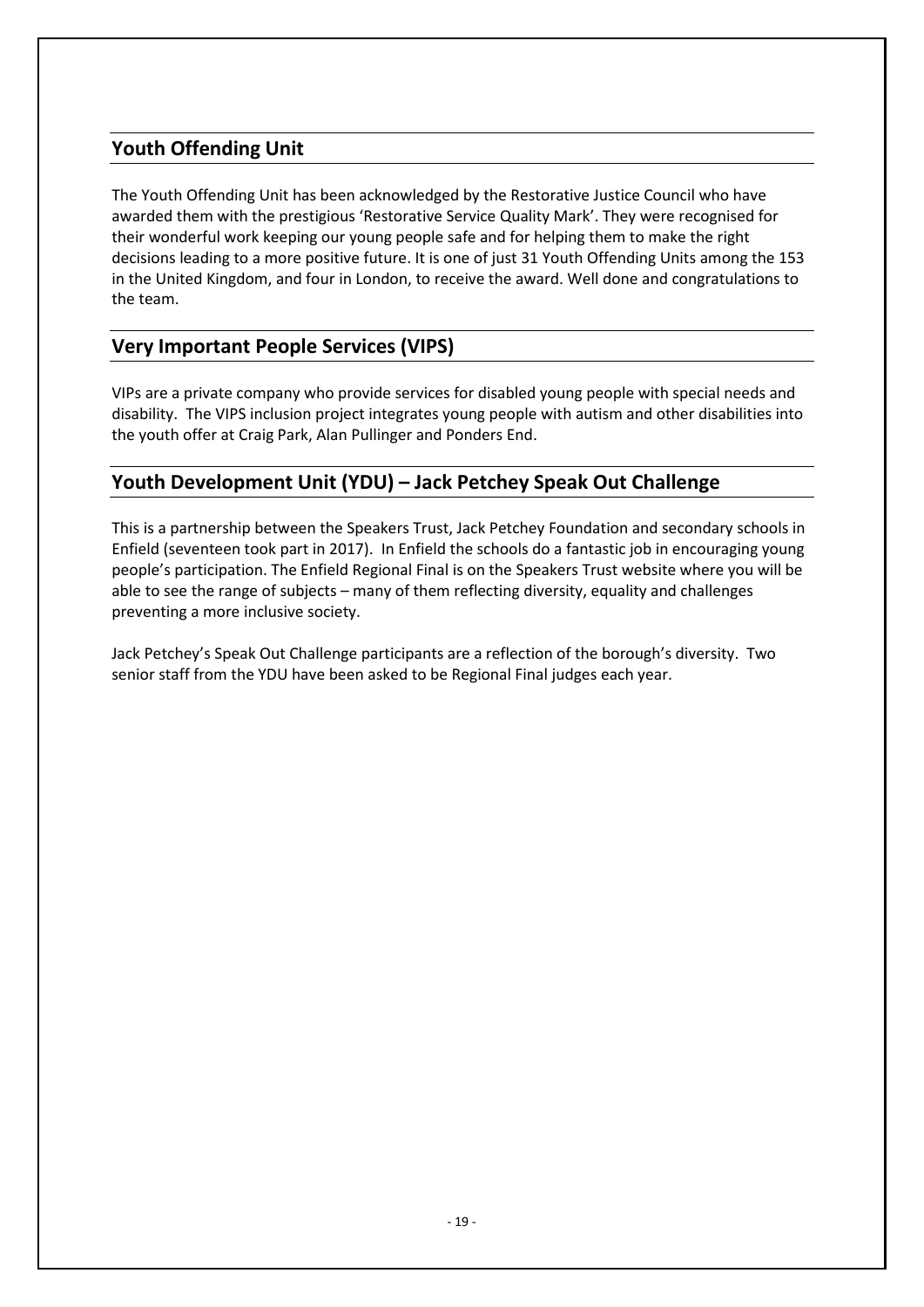## **Community Cohesion Events**

## **Edmonton Remembrance Parade**

Remembrance Day (also known as Armistice Day or Poppy Day) is on 11th November and marks the day World War One ended, at 11am on the 11th day of the 11th month, back in 1918. A two minute silence is held at 11am to remember the people who have died in wars. Remembrance Parades are held in many towns and cities on the Sunday prior to the 11th to remember those who gave their lives to their country.

The Edmonton Remembrance Parade was held on Sunday  $12<sup>th</sup>$  November 2017. The Edmonton Parade is led by the Mayor of Enfield and takes place at the Memorial opposite Edmonton Green shopping centre and train station, having marched from the shopping centre to the memorial. Many dignatories take part in the Parade from Enfield Council, as well as from local schools, the Royal British Legion, Scouts, Guides, St John Ambulance, Sea Cadets, the Police, Boys Brigade, Salvation Army and the Air Training Corps. Order of Service booklets are given out to the public which play an important part in bringing together the community in this diverse part of the Borough to pay their respects for all those who gave their lives in the service of their country, including many from the Commonwealth of Nations.

3 Remembrance Parades are held in Enfield each year in Edmonton, Enfield Town and Southgate. Many members of the local community turn out to mark this important event, either by joining the March or gathering at the memorial.

## **Arctic Convoy Commemoration**

Enfield Council has been conducting the service of remembrance for all those who worked, fought and died in the Arctic Convoys during the Second World War since 2003, when a permanent memorial was erected in the grounds of the Enfield Civic Centre. In January 2017 the Council organised a commemoration event with the Artic Convoy Veterans.

During the 2017 commemoration, those in attendance were shown a short film about life during the Arctic Convoys, entitled 'The Last Witness'. It was an interesting, hard hitting, emotional account, including actual footage which immortalises the Anglo-Russian project, that succeeded in the 65th year since the Peace of 1945 in the replacement of both the masts of HMS Belfast by Russian engineers, using Russian steel and Russian sponsorship. A project undertaken in recognition of her service escorting **convoys** during WWII.

### **Victoria Cross Events**

Enfield Council were honoured to receive 2 memorial stones from the Government in recognition of soldiers born in Enfield who went on to win Victoria Crosses in the First World War. Locations to place the stones were chosen in areas that would have held resonance with the soldiers concerned.

Grove Road open space in New Southgate was chosen for the Allastair McReady-Diarmid stone as he was born in Grove Road, and Pymmes Park was chosen for the John Alexander Christie stone as he was born in Warwick Road which is approximately 100 yards from the park.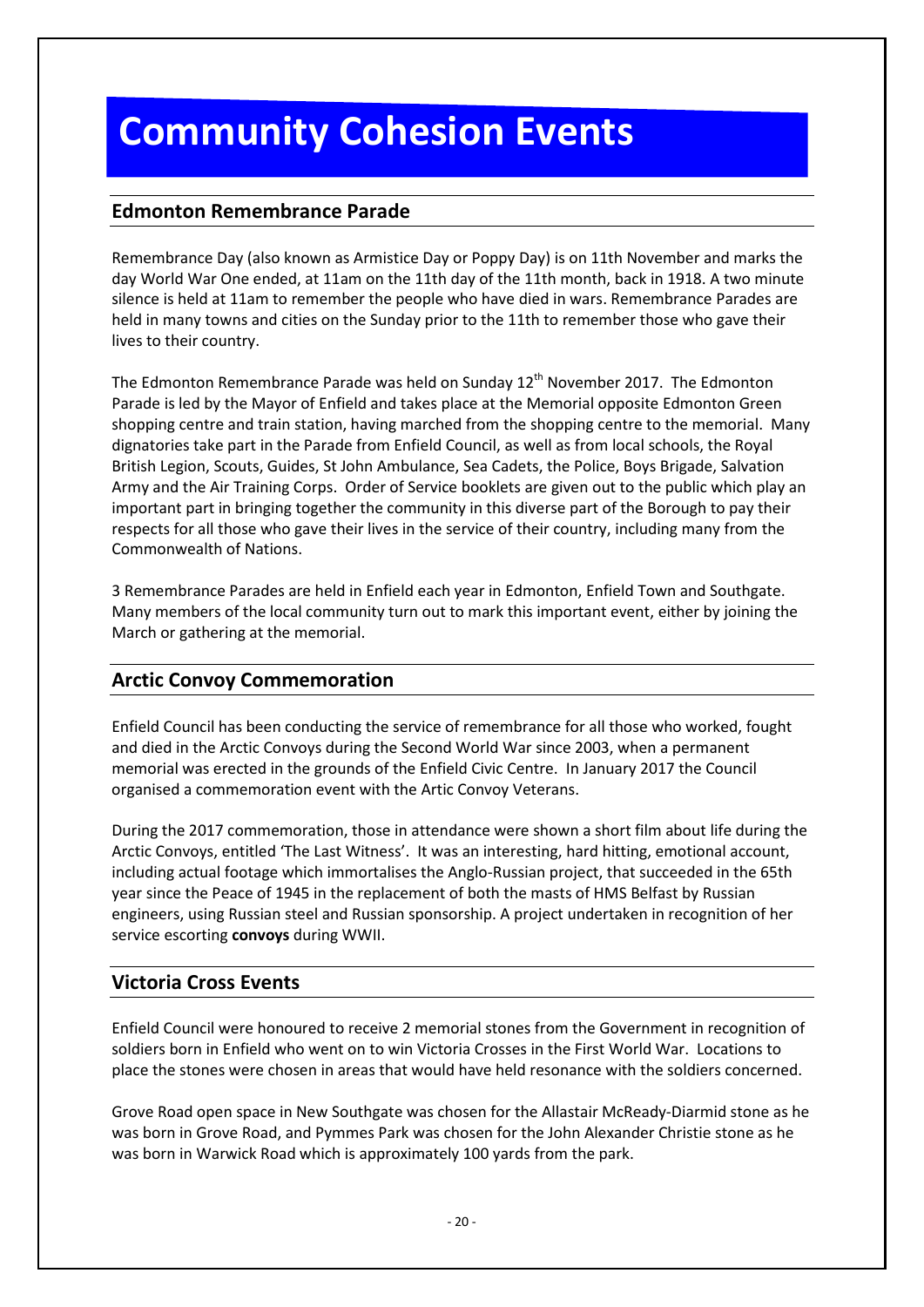Ceremonies to unveil the stones were arranged as close to the  $100<sup>th</sup>$  anniversary of the act of bravery as possible.

On Friday the 1<sup>st</sup> of December 2017 the memorial stone to Allastair McReady-Diarmid was unveiled at Grove Road open space. Family members were in attendance as well as Doug Taylor, Leader of the Council and Ann Cable, the Deputy Lieutenant for Enfield.

Then on Wednesday the  $6<sup>th</sup>$  of December 2017 the memorial stone to John Alexander Christie was unveiled in Pymmes Park. The Mayor of Enfield, Christine Hamilton and Ann Cable, the Deputy lieutenant for Enfield were both in attendance.

The military fully supported the events and both were well attended by the public.

## **International Women's Day (IWD)**

In *Enfield* we chose the theme 'Women In The Arts, Creativity Inspires Change' and focused on some of the challenges that women face and the inequality that still exists across the arts and questioning why this is so and what can be done. There is a common observation that it's women who 'do' the arts managing, directed by male decision makers. Whilst there is a good representation of females working in 'supporting roles' in the Arts, such as administration, venue management etc. there is a clear lack of them in the creative roles such as directors, writers and in top management roles in arts organisations.

This year's *international* theme is 'Women in the Changing World of Work: Planet 50-50 by 2030' only 50 per cent of working age women are represented in the labour force globally, compared to 76 per cent of men. What's more, an overwhelming majority of women are in the informal economy, subsidising care and domestic work, and concentrated in lower paid, lower skill occupations with little or no social protection. Achieving gender equality in the world of work is imperative for sustainable development.

It was agreed there should be better dissemination of information for women, the naming of a Palmers Green landmark after Stevie Smith e.g. a new road, an annual 'Her Story' day, IWD speakers to give the same talks in schools, further initiatives to promote women's leadership and involvement in the arts in Enfield, promote mentoring services to emerging female artists, set up an Enfield Arts website, establish an Enfield Arts Pass, membership of which would provide news of local arts events and projects with some discounted entry fees where possible, creation of an Enfield Women in the Arts Forum to champion arts for early years, careers in the arts and art in the community, consider having young women/students on future panels and a celebratory arts day in Enfield, reaching out to more women especially those at work during the day.

## **Holocaust Memorial Day (HMD)**

Holocaust Memorial Day 2017, with the theme of 'How can life go on?', took place on Thursday 26<sup>th</sup> January at the Dugdale Centre in Enfield. The programme was diverse and the speeches were led by Holocaust Survivor Bernd Koschland, who travelled to Britain on the Kindertransport, and Niamh Shaw, Youth Ambassador for HMDT. The evening included music by Don Kipper, a multi awardwinning ensemble and a film of the personal experiences of Sokphal Din, a survivor of the Cambodian genocide.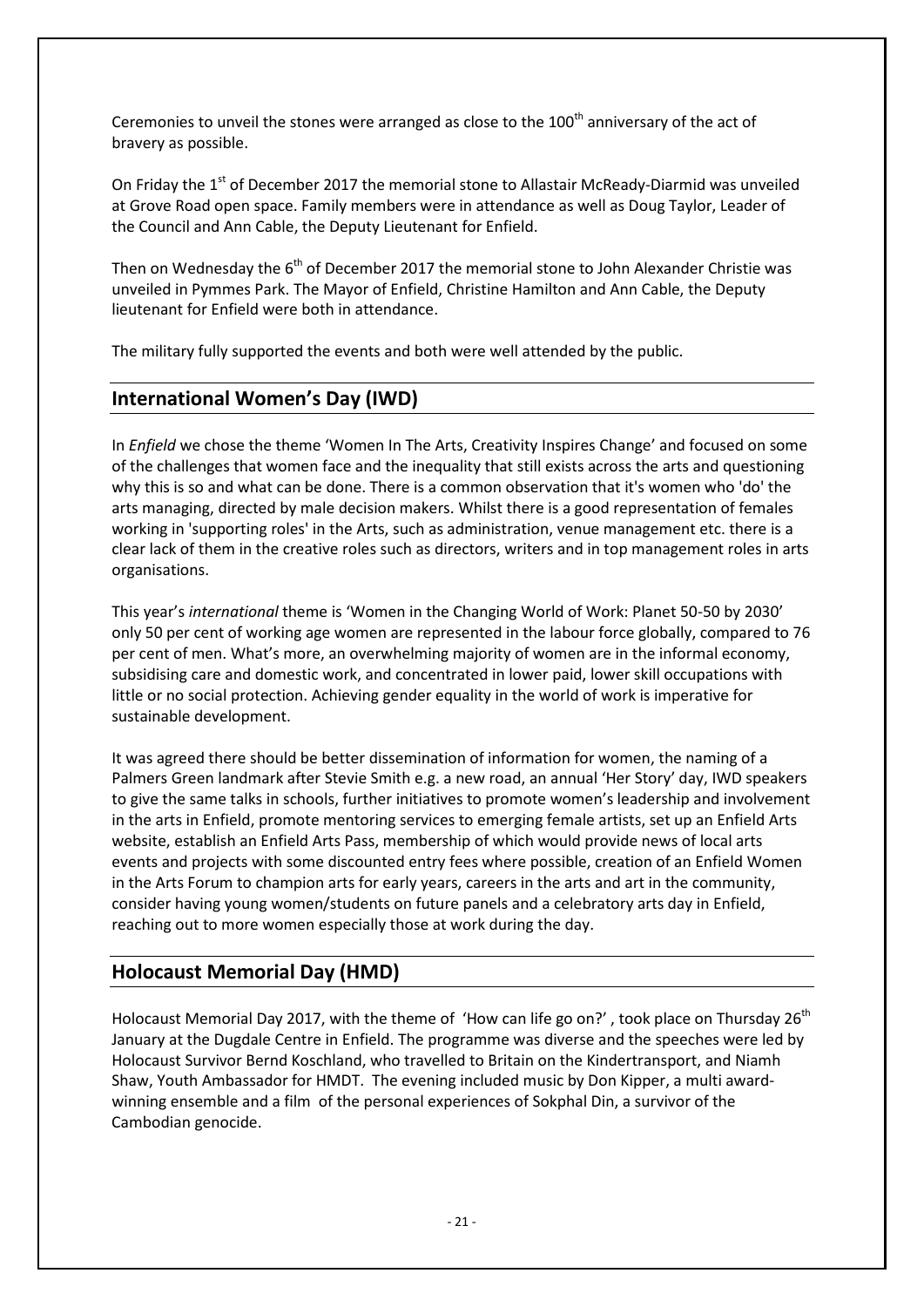Once again, both Rabbi Emanuel Levy of Palmers Green and Southgate Synagogue and Rabbi Yuval Keren of the Southgate Progressive Synagogue spoke eloquently about the aftermath of the Holocaust and the challenges which continue to face individuals, communities and nations.

Enfield Council was represented by the Leader of the Council, Cllr Doug Taylor, Councillor Terry Neville, Opposition Leader and Councillor Yasemin Brett, Cabinet Member Community, Arts and Culture who variously spoke about the need to build a strong coherent community on mutual trust, support and understanding, the valuable lessons that Holocaust Memorial Day provides in reminding us that we must be permanently vigilant and outspoken against the voices of hate, division and intolerance , the need to be aware of our own responsibilities in the wake of such a crime.

## **Black History Month (BHM)**

For Black History Month 2017 there was a packed programme of events at the borough's libraries and the Millfield Theatre and Dugdale Centre to celebrate the contribution black people have made to the borough, and the wider United Kingdom throughout the years. Events included plays, workshops and lectures, live music, dance, comedy and drama and sessions for kids.

Enfield Council partnered with Make It Happen Organisation to deliver a small program of free events at the Dugdale Centre. These included a South African Night of Celebration (included traditional singing, talks, South African food and wine), 30 years of BHM UK ( with one of the founders of UK BHM Joe Douglas and live music from Wayne Marshall) and an evening with Charlie Phillips(a photographic presentation of the last 50 years of black history in Enfield).

The Council also produced a free brochure listing all of the events taking place in the borough over the month of October allowing all contributors to publicise their BHM events free of charge.

Enfield libraries held black history under 5's story time sessions which included Anansi the spider (an African folklore character). This also included displays in junior libraries, and further displays involving Black Interest authors and musicians. There is an 'Afro Reads' reading group which meets at Palmers Green library monthly.

## **Enfield's Faith Forum**

The Enfield Faith Forum continues to work together across faiths to promote peace, mutual understanding and respect. It meets on a quarterly basis and shares information via e-mail in between. It is facilitated by Enfield Council and has been supported in this way for many years. This year the EFF saw an overhaul of its membership resulting in both new and a more focused and streamlined group, produced a faith calendar of the key festival dates of the 6 main faiths in Enfield (this will be sent to all schools across the borough and shared with colleagues in both the statutory and voluntary sectors) and working together sent out messages of calm and cohesion in the light of the terrorist attacks both in the UK and abroad.

Information was gathered about multi faith prayer rooms in the borough, what the faith communities could do in light of an emergency in the borough and invitations were shared across the forum to various faith events taking place throughout the year.

## **Enfield Youth Parliament Elections**

More than 4,415 young people voted at 14 Enfield schools, elected 40 representatives. Youth Parliament members hold office for 2 years and represent young people's view to Enfield Council.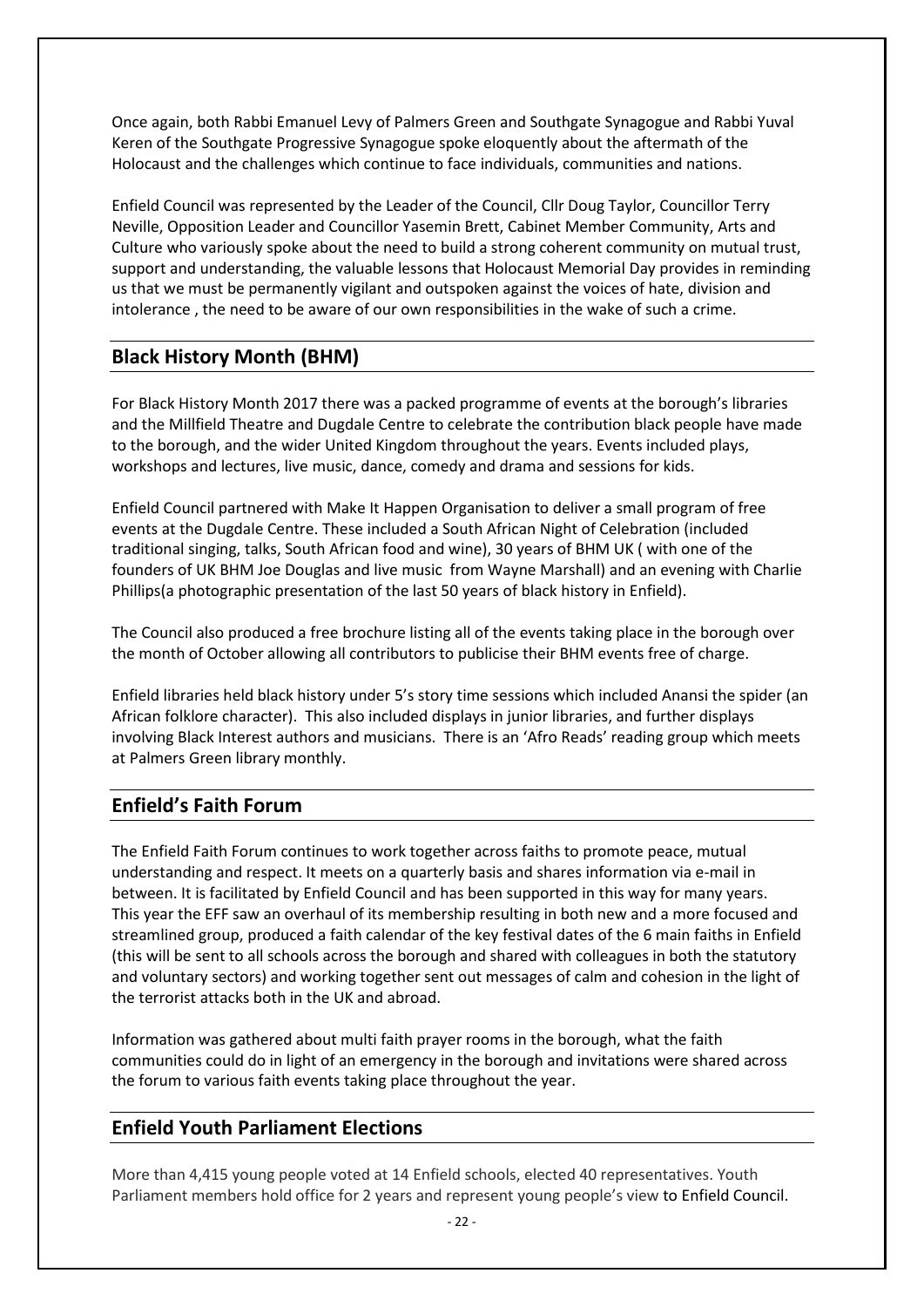Fourteen schools held elections over a 2 week period with sixty five candidates campaigning hard for the youth vote. In all, forty young people were elected to the parliament.

Young people living and learning in Enfield's schools, colleges and youth centres have elected a new Youth Parliament for the next 2 years. Organised by Enfield Council, the election results were declared on Thursday 23<sup>rd</sup> November on a night of high drama to an eager audience of candidates, their parents/carers and supporters at the Dugdale Centre, Enfield Town. Enfield Youth Parliament gives our young people a platform to tell the Council what issues affect them and gives us a valuable sounding board which we can use to test the water on the policies and plans that affect them. Participation in this fantastic programme also helps give young people valuable experience in decisions making, research, negotiation, leadership and debating skills, which will prove invaluable in later life as well as giving them an insight into how government organisations work and make the decisions which affects us all. It is an important contributor to council decisions affecting Enfield's young people and its members also represent the borough at the national UK Youth Parliament.

The new parliament will meet in January to elect a chair and plan their work programme for the year.

### **Anti Social Behaviour**

Enfield residents have given their overwhelming support to new Public Spaces Protection Orders (PSPOs) which will provide more effective powers to help reduce anti-social behaviour in the borough. Car cruising, the use of psychoactive substances on our streets, and intimidatory loitering in Enfield will be targeted as new rules come into play.

The behaviours targeted cover:

- Control of alcohol consumption;
- Vehicle cruising, which includes speeding, driving in convoy, racing, performing stunts, sounding horns and revving engines;
- Riding of mopeds causing distress, alarm or annoyance and/or criminal damage;
- Holding or throwing of fireworks to cause intimidation, etc;
- Prostitution;
- Persons loitering, causing nuisance, etc., in and around council estate blocks;
- Intimidatory begging;
- Possession, consumption, supply and use of psychoactive substances (formerly known as 'legal highs');
- Dog ownership and dog controls including having disposable bags, picking up of faeces, walking a maximum of four dogs at a time (or up to six if licensed by the Council), excluding dogs from certain areas and playgrounds and keeping dogs on leads;
- Smoking in children's playgrounds, including smokeless and electronic cigarettes;
- Flying of drones;
- Motor vehicles left on Council land or land adjoining the highway for an unreasonable period of time;
- Sale of goods to stationary vehicles at main road junctions.

The PSPOs come into force within the next couple of months. A breach of a PSPO would be a criminal offence, subject to a fixed penalty notice or possibly prosecution.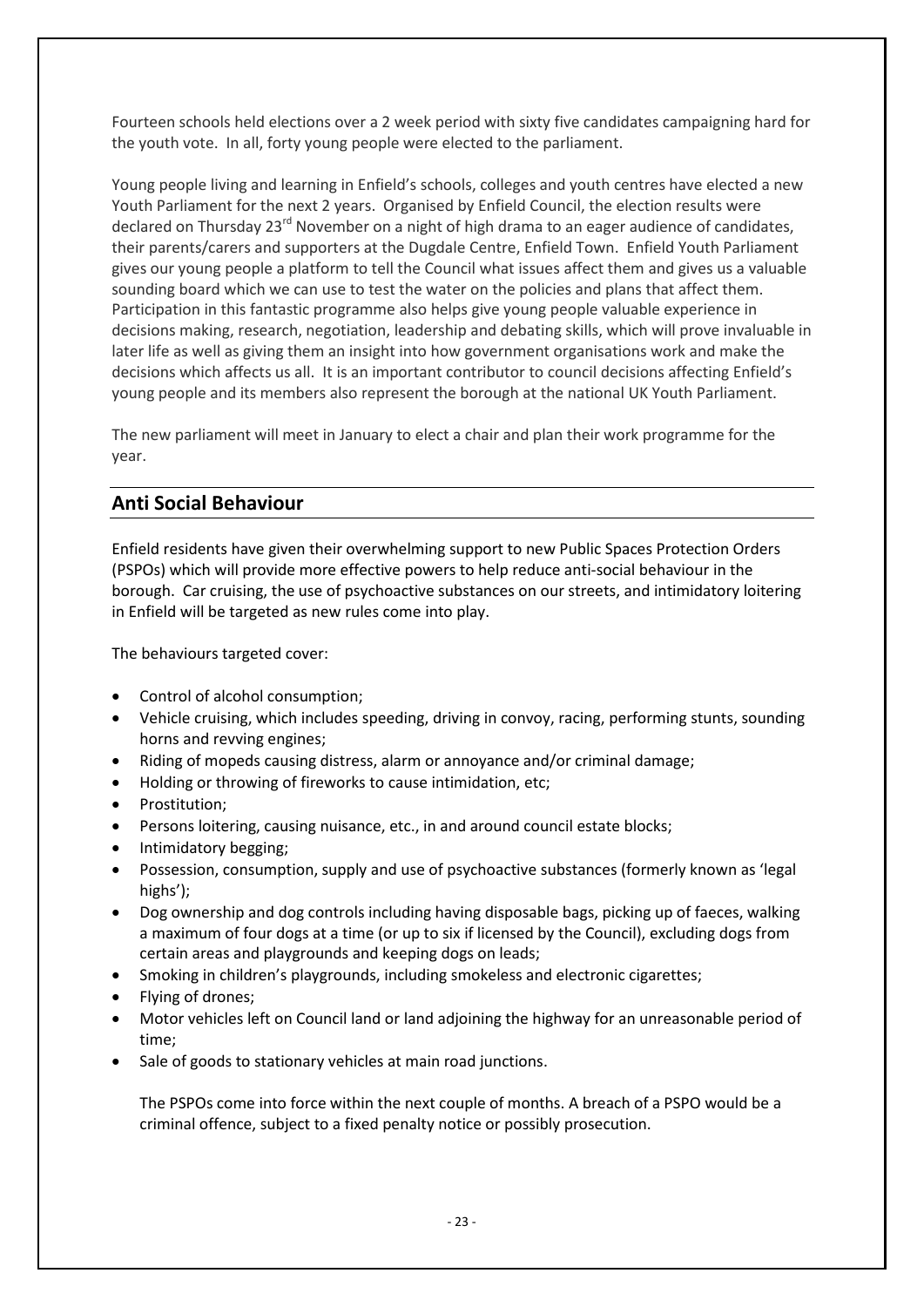## **Future Challenges – creating a lifetime of opportunities in Enfield**

| Delivering for everyone in Enfield over the next four years<br><b>EMPOWER PEOPLE TO CREATE A THRIVING PLACE</b><br>HAPPIER, HEALTHIER LIVES IN A CLEANER, GREENER ENFIELD<br><b>GOOD HOMES IN WELL CONNECTED NEIGHBOURHOODS</b><br>Continue our pioneering approach to regeneration to<br>Support residents to take more responsibility<br>Protect those most in need by continuing to deliver the<br>create thriving, affordable neighbourhoods and places;<br>and play a greater role in developing active and<br>services and safeguarding measures they rely on;<br>safe communities;<br>Increase the supply of affordable, quality housing<br>Work smartly with our partners and other service<br>providers so that as many people as possible are able to<br>Enable people to reach their potential through<br>options;<br>access to high quality schools and learning; and<br>live independent and full lives;<br>Drive investment in rail, roads and cycling<br>create more opportunities for training and<br>infrastructure to improve connectivity and support<br>Build measures into all our strategies and projects that<br>economic development;<br>employment;<br>will help improve people's health;<br>Work with residents to reduce inequality across<br>Protect and enhance the local environment, green spaces,<br>Create an enterprising environment for businesses to<br>the Borough and build settled communities;<br>parks and play areas and ensure that they are safe, well<br>prosper with world class digital infrastructure and<br>Embrace our diversity, culture and history to<br>access to the right skills and networks.<br>used and enjoyed.<br>ensure that Enfield is a place for people to grow<br>and enjoy from childhood to old age. | THE PEOPLE AND THE PLACE |  |  |  |  |  |  |
|---------------------------------------------------------------------------------------------------------------------------------------------------------------------------------------------------------------------------------------------------------------------------------------------------------------------------------------------------------------------------------------------------------------------------------------------------------------------------------------------------------------------------------------------------------------------------------------------------------------------------------------------------------------------------------------------------------------------------------------------------------------------------------------------------------------------------------------------------------------------------------------------------------------------------------------------------------------------------------------------------------------------------------------------------------------------------------------------------------------------------------------------------------------------------------------------------------------------------------------------------------------------------------------------------------------------------------------------------------------------------------------------------------------------------------------------------------------------------------------------------------------------------------------------------------------------------------------------------------------------------------------------------------------------------------------------------------------------------------------------------------------------------|--------------------------|--|--|--|--|--|--|
|                                                                                                                                                                                                                                                                                                                                                                                                                                                                                                                                                                                                                                                                                                                                                                                                                                                                                                                                                                                                                                                                                                                                                                                                                                                                                                                                                                                                                                                                                                                                                                                                                                                                                                                                                                           |                          |  |  |  |  |  |  |
|                                                                                                                                                                                                                                                                                                                                                                                                                                                                                                                                                                                                                                                                                                                                                                                                                                                                                                                                                                                                                                                                                                                                                                                                                                                                                                                                                                                                                                                                                                                                                                                                                                                                                                                                                                           |                          |  |  |  |  |  |  |
|                                                                                                                                                                                                                                                                                                                                                                                                                                                                                                                                                                                                                                                                                                                                                                                                                                                                                                                                                                                                                                                                                                                                                                                                                                                                                                                                                                                                                                                                                                                                                                                                                                                                                                                                                                           |                          |  |  |  |  |  |  |
|                                                                                                                                                                                                                                                                                                                                                                                                                                                                                                                                                                                                                                                                                                                                                                                                                                                                                                                                                                                                                                                                                                                                                                                                                                                                                                                                                                                                                                                                                                                                                                                                                                                                                                                                                                           |                          |  |  |  |  |  |  |
| <b>OUR GUIDING PRINCIPLES</b><br>We will:                                                                                                                                                                                                                                                                                                                                                                                                                                                                                                                                                                                                                                                                                                                                                                                                                                                                                                                                                                                                                                                                                                                                                                                                                                                                                                                                                                                                                                                                                                                                                                                                                                                                                                                                 |                          |  |  |  |  |  |  |

| <b>COMMUNICATE WITH YOU</b>                                                                                                                                           | <b>WORK WITH YOU</b>                                                                                                                                                                          | <b>WORK SMARTLY FOR YOU</b>                                                                                                                                 |
|-----------------------------------------------------------------------------------------------------------------------------------------------------------------------|-----------------------------------------------------------------------------------------------------------------------------------------------------------------------------------------------|-------------------------------------------------------------------------------------------------------------------------------------------------------------|
| Be responsive, effective and consistent in our<br>communications with residents;                                                                                      | Be honest about what we can deliver and<br>provide advice when we are not able to;                                                                                                            | Manage resources smartly and reinvest income wisely to<br>deliver excellent value for money;                                                                |
| Listen carefully to what our residents need and use this<br>∣ ●<br>information to improve our services;                                                               | Engage with residents to measure and evaluate<br>our services;                                                                                                                                | Develop new partnerships across the public, private,<br>voluntary and community sectors to deliver better                                                   |
| promote Enfield widely to ensure that the Borough<br>$\overline{\phantom{a}}$<br>receives the maximum benefit from national, regional<br>and sub regional programmes. | Collaborate across the Borough and beyond to<br>develop new ways of working;<br>Value the workforce across the Borough and<br>enable them to deliver services effectively and<br>efficiently. | outcomes for residents;<br>Increase access to digital services and transactions and<br>make better use of data to understand the needs of our<br>residents. |

The Enfield Corporate Plan 2018 to 2022 has been formulated to work more efficiently and effectively with residents to provide good homes in innovative and aspirational communities, empowering the people to value the thriving place in which they live. Your Council aim to communicate and work with you in being honest in what we're able to delivery as a Local Authority over, at least, the next 4 years. *A copy of this Plan will be made available on the Enfield website.*